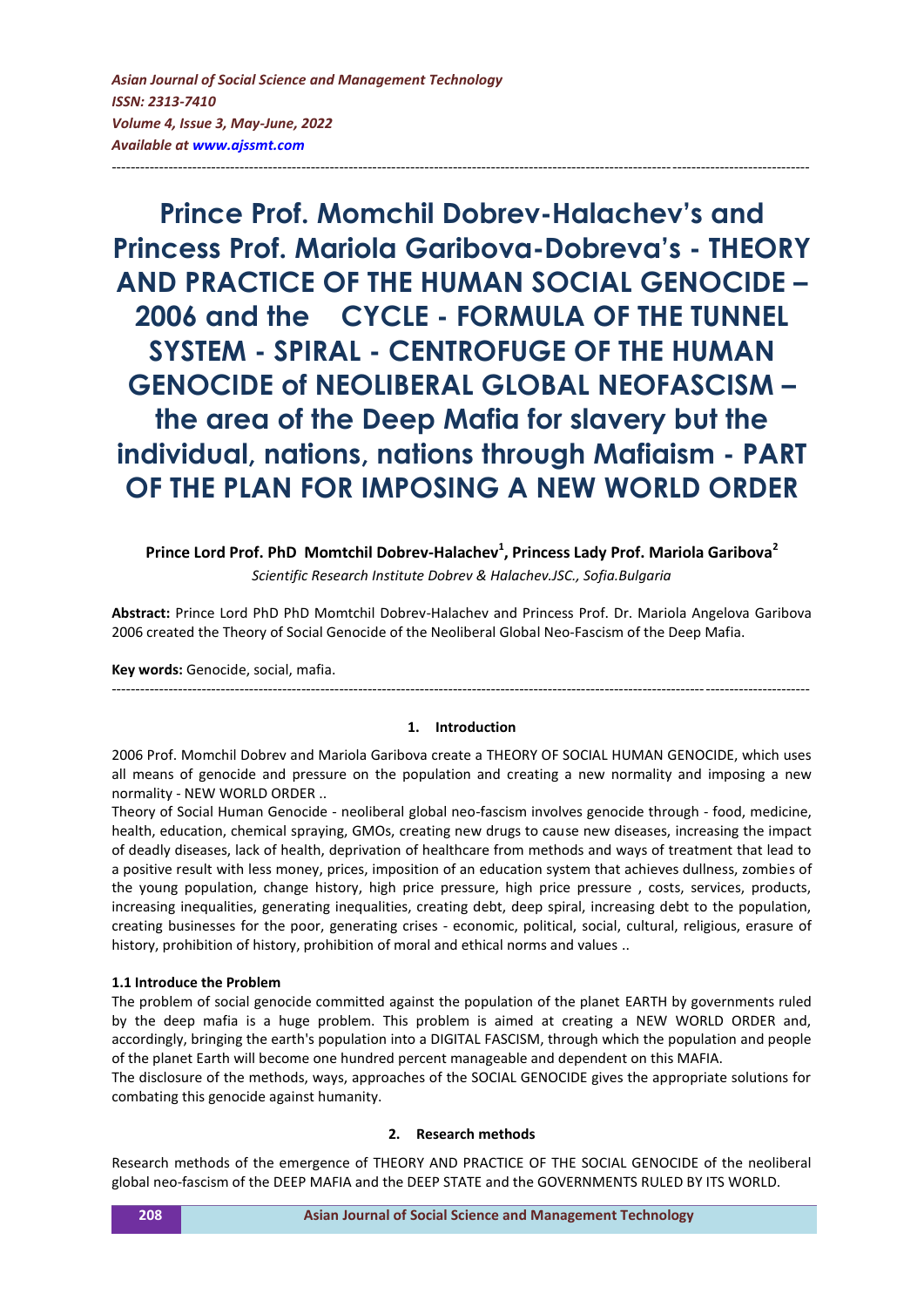Analysis of the impact on people of all kinds, education, health, social activities, capital, market economy, water, food, family, sexuality.

Analysis of methods, approaches ways of influencing people and personality

### **3. THEORY AND PRACTICE OF THE SOCIAL HUMAN GENOCIDE - NEOLIBERAL GLOBAL NEOFASCISM**

2006 Prof. Momchil Dobrev and Mariola Garibova create a THEORY OF SOCIAL HUMAN GENOCIDE, which uses all means of genocide and pressure on the population and creating a new normality and imposing a new normality - NEW WORLD ORDER ..

Theory of Social Human Genocide - neoliberal global neo-fascism involves genocide through - food, medicine, health, education, chemical spraying, GMOs, creating new drugs to cause new diseases, increasing the impact of deadly diseases, lack of health, deprivation of healthcare from methods and ways of treatment that lead to a positive result with less money, prices, imposition of an education system that achieves dullness, zombies of the young population, change history, high price pressure, high price pressure , costs, services, products, increasing inequalities, generating inequalities, creating debt, deep spiral, increasing debt to the population, creating businesses for the poor, generating crises - economic, political, social, cultural, religious, erasure of history, prohibition of history, prohibition of moral and ethical norms and values ..

# **The social genocide used in Theory and Practice uses the same cycle as the following:**

CYCLE - FORMULA OF HUMAN SOCIAL PERSONAL GENOCIDE

Threat, - fear, insecurity - chaos - panic, manipulation, propaganda, proposal for a solution, proposal for setting a new norm, imposing new laws to satisfy this new norm - this genocide

Creating threat, fear.

Maintaining fear - by amplitude, by threat.

Increasing fear, threat.

Expanding the fear, the threat.

Multiplication of fear, of threat.

Modification of fear, threat.

Creating fear, threat at different levels of needs.-

Creating fear - a threat at different levels of perception.

Stress - maintaining stress, increasing fear, multiplying fear / stress,

Causing a change in the normal state of man

Challenging another normality - a new one.

Causing mental illness and mental disorders.

CYCLE - FORMULA OF THE TUNNEL SYSTEM - SPIRAL - CENTROFUGE OF THE HUMAN GENOCIDE IN THE CREATION OF EVERY THREAT / such is the example of the example of KOVID 19 /

Creation of - THREAT - ANXIETY / ANXIETY - STRESS - FEAR - TENSION - UNCERTAINTY - INSURANCE - CHAOS - PANIC, MENTAL DISORDERS - MEDICINAL DISORDERS political, public, state measures - coercive actions / measures, drugs, vaccines / - RELEASE OF MEASURES - REDUCTION OF MEASURES, NEW TYPE - MODIFICATION OF THE THREAT / pandemic - NEW WAVE - NEW INVOLVEMENT / INVASION Organization, causing coercive and measures and imposing restrictions on freedoms, rights, vaccination - release of measures/ reduction of measures - causing vaccination/ other age groups/ - a new threat -modified - a new wave.

The cycle accelerates and accelerates. ACTS AS A CENTRIFUGE.

The cycle is a spiral.

The centrifuge leads to more and more vaccination, during a specific period a new booster dose vaccination, another booster dose,

In each cycle the tension and pressure on the population increases, multiplies, the coercion of the population increases.

With each cycle, the pressure increases, forcing others to think, those who do not want to be vaccinated.

Each cycle increases the manipulation and anger, the attitude of the vaccinated against the unvaccinated and those who do not want to be vaccinated, this is directed by the manipulation of the state, which aims at real war between different groups of the same layer, shifting the focus of the problem and focuses on anger among other sections of the population - vaccinated and unvaccinated and unwilling to be vaccinated.

In each cycle more and more groups of people are involved - after the first wave follows the second wave follows the third wave - forced vaccination of children, young people, mandatory vaccination of adults, mandatory vaccination of restaurants, malls, businesses.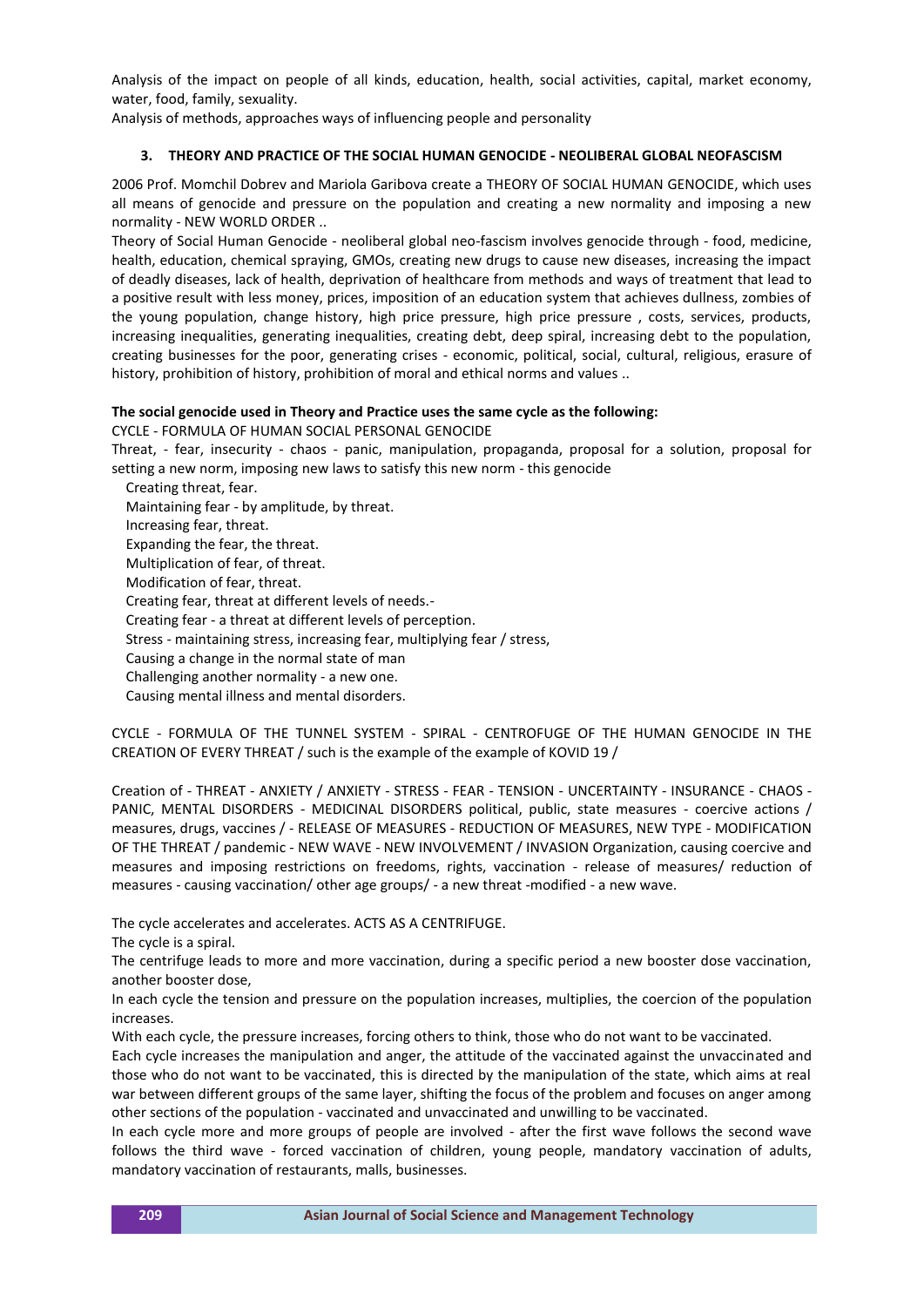Each cycle involves more and more people from different walks of life - workers serving in state and municipal organizations and institutions.

With each cycle, the pressure on companies, industry, industrial enterprises not to allow unvaccinated workers in their jobs increases.

With each cycle, the pressure and stratification and confrontation between vaccinated and unvaccinated and unwilling to be vaccinated increases.

With each cycle, the stratification and confrontation between the different strata of society, different groups of workers, different groups of employees, different types of industries, different types of enterprises intensifies and the pressure.

With each cycle, the financial pressure on the population increases, the prices of medicines are constantly increasing - they increase tenfold, increase the prices of services, food, living expenses - electricity, water, gas.

Fear - the secret weapon for manipulation, management, control of the population Creating fear is a method of human management.

STAGES OF THE PROCESS OF CREATING FEAR based on the Theory and Practice of Creating and Managing Fear of Prof. Momchil Dobrev and Prof. Mariola Garibova-Dobreva

Creating a threat that creates fear.

Maintaining fear - by amplitude, by threat.

Increasing fear, threat.

Expanding the fear, the threat.

Multiplication of fear, of threat.

Modification of fear, threat.

Creating fear, threat at different levels of needs.

Creating fear, threat at different levels of perception.

Stress - maintaining stress, increasing fear, multiplying fear / stress.

Causing a change in the normal state of man.

Inducing another normality.

Causing mental illness and mental disorders

The threat creates fear.

Strengthening the threat, maintaining the threat, expanding the threat, multiplying the threat,

It is a threat to life, a threat to health, to whether it will supply food after the economy is blocked and does not work.

The threat is for his family, for the connections, the contacts, the respect in his family, among children, relatives, parents, relatives, the threat is also for the close love relationships with the relatives, wife, husband.

The threat to life is after there are lockouts, whether he will have the means to live, whether he will be able to pay his bills, expenses, expenses for family, children, life and others.

The threat is about life in the environment, the surroundings, the city, the village, the area.

The threat is whether it will be able to provide food for family, relatives, close, elderly parents.

The threat is whether it will be able to provide medicines, whether it will have the necessary medicines in pharmacies.

Threatened whether there will be access to hospitals, clinics.

The threat is to the home,

There is a threat to human safety from being infected by contact with a neighbor, relative, friend, relative, colleague, employee in a pharmacy, clinic, hospital.

The threat is whether he will be able to work, whether he will not be fired, whether he will keep his job, how he will work in lockouts,

The threat is for the career, for the achieved position, position in the work, in the job, for the trust.

The threat is whether he will keep the value of his name, at his professional level.

The threat of whether he will maintain his level in social relations, his level in work,

The threat is whether he will keep the respect of his colleagues, friends, relatives, relatives, neighbors.

The threat is whether he will maintain the prestige and self-respect of colleagues in the service, work, after the middle of the level at which he is.

The threat is whether he will keep his development in the work, the assessment he has reached in his work, the recognition in the work - his service, the respect from all levels of contact in his work in the service.

Creating an imaginary threat. The threat creates stress at all levels of consciousness.

The threat creates fear at all levels of the population - pupils, students, workers, bosses, public administration employees, employees in private companies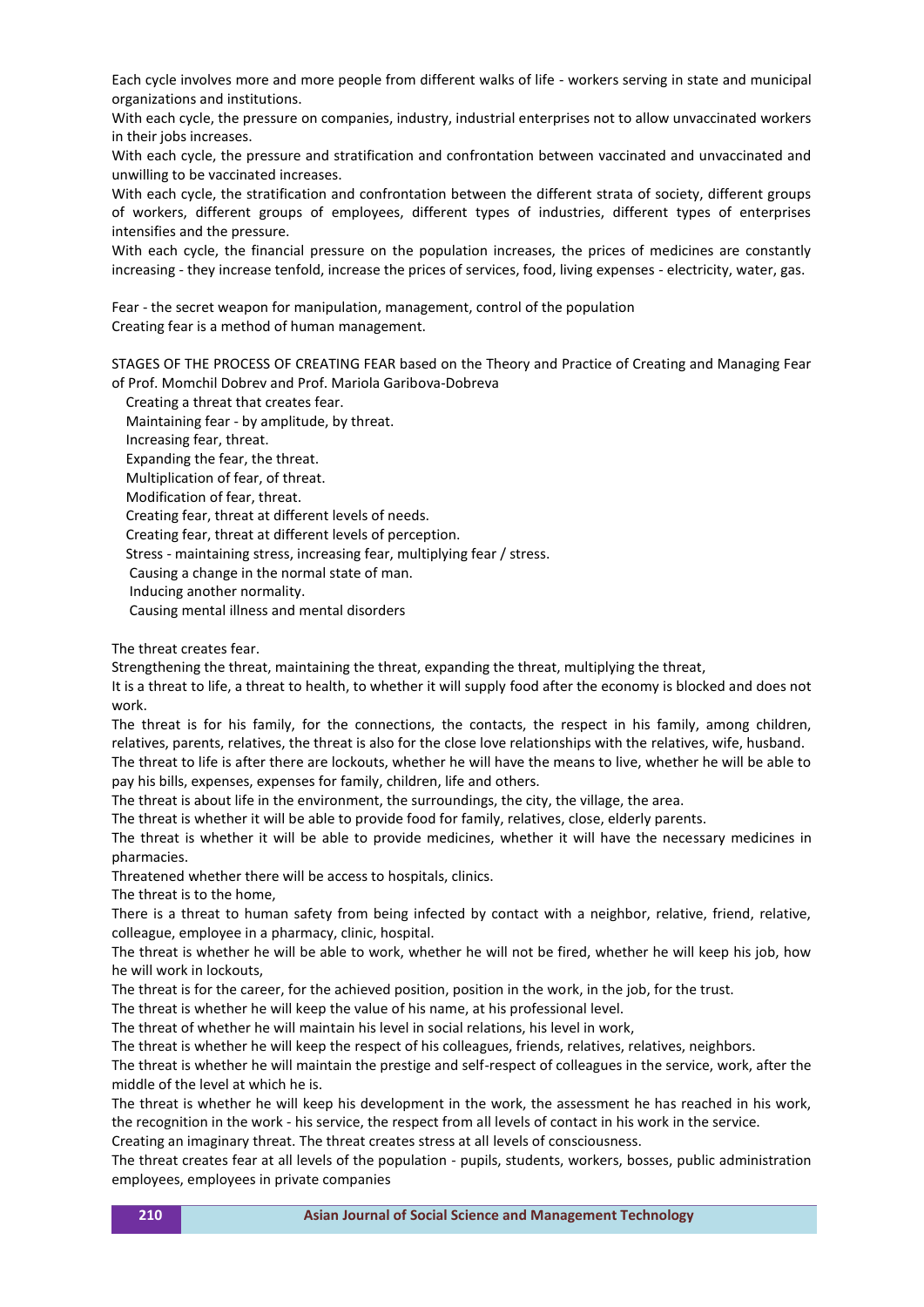Fear is created at all levels of society.

Fear in children - young, children in kindergartens, children - students in small classes, students in large classes, students.

Fear in parents of all kinds of children.

Fear in employees.

Fear between different representatives of different strata of society.

- between students, between fellow students

 - between passengers in urban and interurban transport, in road transport, bus, urban, transport, metro, trains, aircraft

Fear among citizens served in various institutions: hospitals, clinics - theaters, cinemas, gyms, gyms, gyms, salons - shops, small shops - supermarkets, shops of large m \ chains with over 300 sq.m. area - malls, retail stores, wholesale stores

Fear is created on all levels.

At the level of physiological needs, whether I will survive, whether I will not get sick, whether I will not be infected by relatives, friends, employees, administrations, co-workers, employees, bosses, employees in the administration, in hospitals, clinics, ambulances, gyms, universities.

Fear afflicts the psyche in depth.

Fear cannot be transformed into courage, but into helplessness in the case of Kovid 19

The fear created in the pandemic is caused by stress, frustration, anxiety, crisis, chaos, panic, etc. this is a specific fear, phobia - a pathological form of fear of the pandemic,

Fear is related to affect.

Affect occurs quickly and disrupts the normal course of consciousness, interrupting its unity and harmony.

Here in this case the affect is prolonged, intensifying and attacks and nullifies mental endurance.

The affect in this case narrows the field of consciousness, seeks to conquer it completely and displace everything else from it.

The problem here is that the affect leads to a real escape from reality, but there is nowhere, there is no salvation.

The affect in this case erases the sensitivity in humans. His senses are not working, they are wrong.

The affect of fear completely paralyzes thinking.

Affect suppresses the will. Man becomes impulsive in his actions, Man is manipulated by propaganda and the media.

Affect provokes illogical thinking.

Fear develops at all levels of consciousness, of the subconscious,

Fear also develops at all levels of need.

So fear is a very unpleasant feeling and a very primary emotion that arises in the animal or man naturally, spontaneously, at the slightest perception of danger or harm. A physical process that unleashes fear is located in the human brain and it causes immediate physical manifestations such as - increased blood pressure, increased blood glucose, palpitations, dizziness, lightheadedness, shortness of breath, helplessness, fear of death, fear of death. insanity, real loss of control reactions.

SOCIAL HUMAN GENOCIDE and forms of creation, management

Social genocide through healthcare, limited access to healthcare

Social genocide through education - a system of state blunting, forgetting and not teaching students to think, to reason, solve tests that do not bring thought to mind,

Social genocide through the media - Proraganda

Social genocide through manipulation

Social genocide through falmatism

Social genocide through drugs

Social genocide through the creation of diseases and drug addiction systems for these diseases

Social genocide through food - GMOs, water,

Social genocide through mass speculative price increases

Social genocide through low consumer prices - speculative

Social genocide by declaring war in a foreign country

Social genocide by declaring a pandemic

Social genocide by creating crises / economic, political, provocative, food crises

Social genocide through refugee crises

Social genocide by creating inequalities

Social genocide by increasing inequalities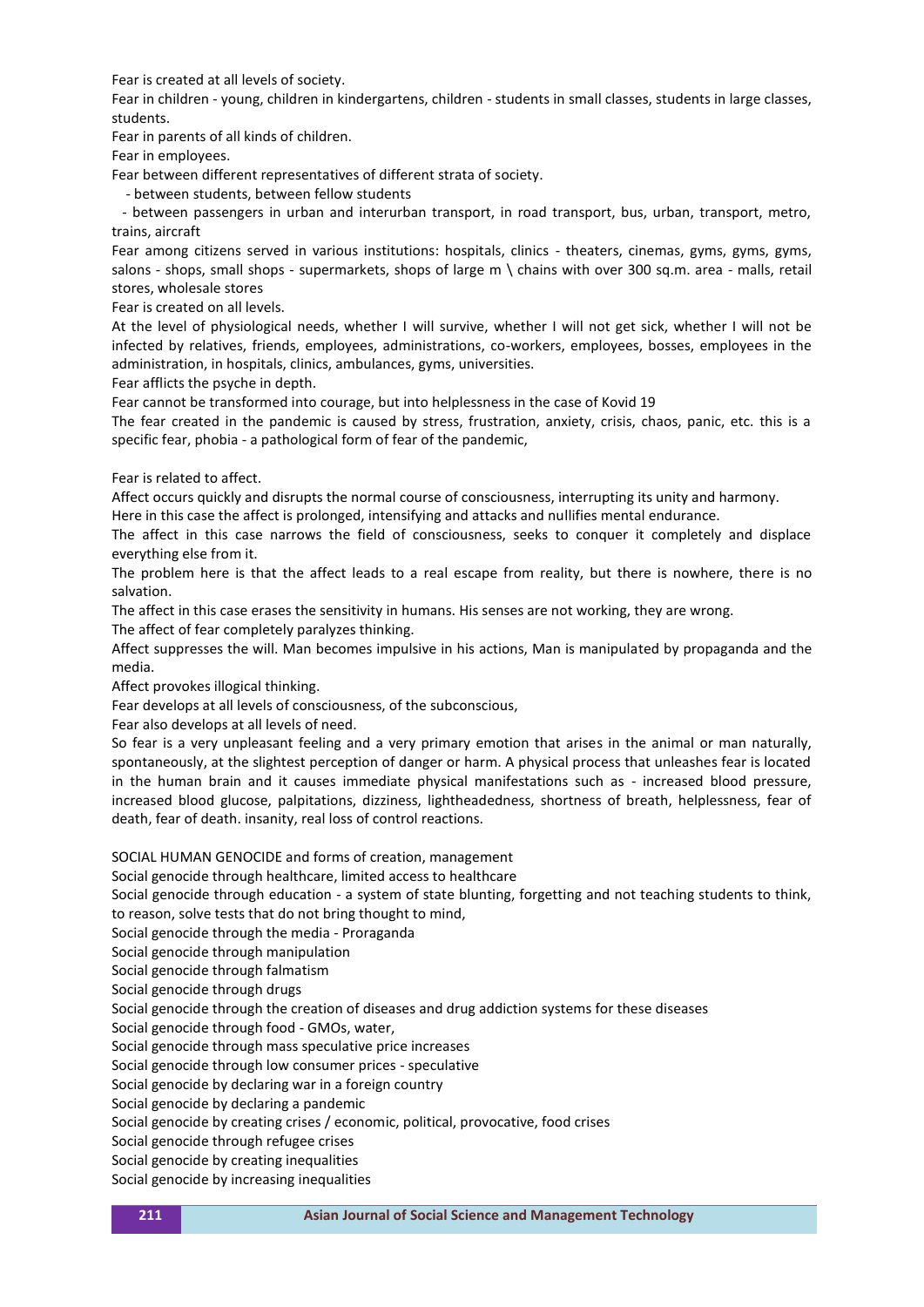Social genocide by setting up businesses for poor people Social genocide through fast loans with high interest rates Social genocide by increasing the debts of families and people Social genocide through the creation and types of sexes 34 not on biological grounds and on the basis of social affiliation Social genocide by supporting homosexuality Social genocide through capital Social genocide by dividing society into layers Social genocide by supporting minorities Social genocide through hatred of another people - neo-fascism Social genocide by banning people from minorities Social genocide by banning people from minorities from speaking their mother tongue Social genocide through the erasure of the family Social genocide by erasing Christianity Social genocide through drugs and opiates Social genocide by radiation with HAARP Social genocide through barriers and restrictions on access to education Social genocide by erasing and killing moral norms Social genocide by raising money as an end in itself Social genocide involves the adoption and enforcement of laws Social genocide by imposing restrictions Social genocide by chipping the population Social genocide through population control through social networks Social genocide through communication control - eavesdropping Social genocide by rigging elections Social genocide by undermining the constitution Social genocide by undermining democracy Social genocide by undermining justice in society Social genocide through mafiaization of the court, state prosecutor's office, police Social genocide by imposing emergency situations - military, civil and others Social genocide through public control through laws Social genocide through the court, the prosecutor's office,

Social genocide through state institutions

# **4. MANIPULATION CARRIED OUT DURING THE ENTIRE PROCESS**

# **THROUGHOUT THIS TIME OF PROPAGANDA, ALL THE TIME OF CREATING PUBLIC OPINION**

Fears are on all kinds of needs and the hierarchy of needs

Fears are on all elements of life, survival, security.

The intervals are short, the amplitude is huge, CONSTANT, INCREASING.

MANIPULATION OF ALL LEVELS - mostly through television, scientists, mathematicians, who give their advice and conclusions on medical issues.

PRESSURE - RESTRICTIONS FOLLOW SPECIFIC INDUSTRIES - Restaurants, hotels, schools, halls, universities, courts.

MANIPULATION AT ALL LEVELS.

The purpose of manipulation is to control, manage people and their consciousness. Here the manipulation is direct, undisguised, overt, strong, real hidden manipulation of people. Manipulators find the weak point in people - the fear of death, the fear of infection, the heightened fear of not getting infected, so as not to die.

There is no trust here and it is not aimed at, because it is a real threat to human health and life.

The aim here is to develop a sense of duty to oneself and to other people.

This is done unconsciously.

The constant repetition, repeated, aims to zombie the population.

All this is happening on a subconscious level. The goal is control, management of people's will.

In reality, there is a massive manipulation of consciousness.

Manipulation makes it real and causes a change in people's perceptions and behavior.

The tactics are hidden, violent.

Manipulation aims to control people's behavior towards fear, threats, stress. In reality, people are not given the opportunity to think, to draw conclusions, to analyze data, facts, evidence.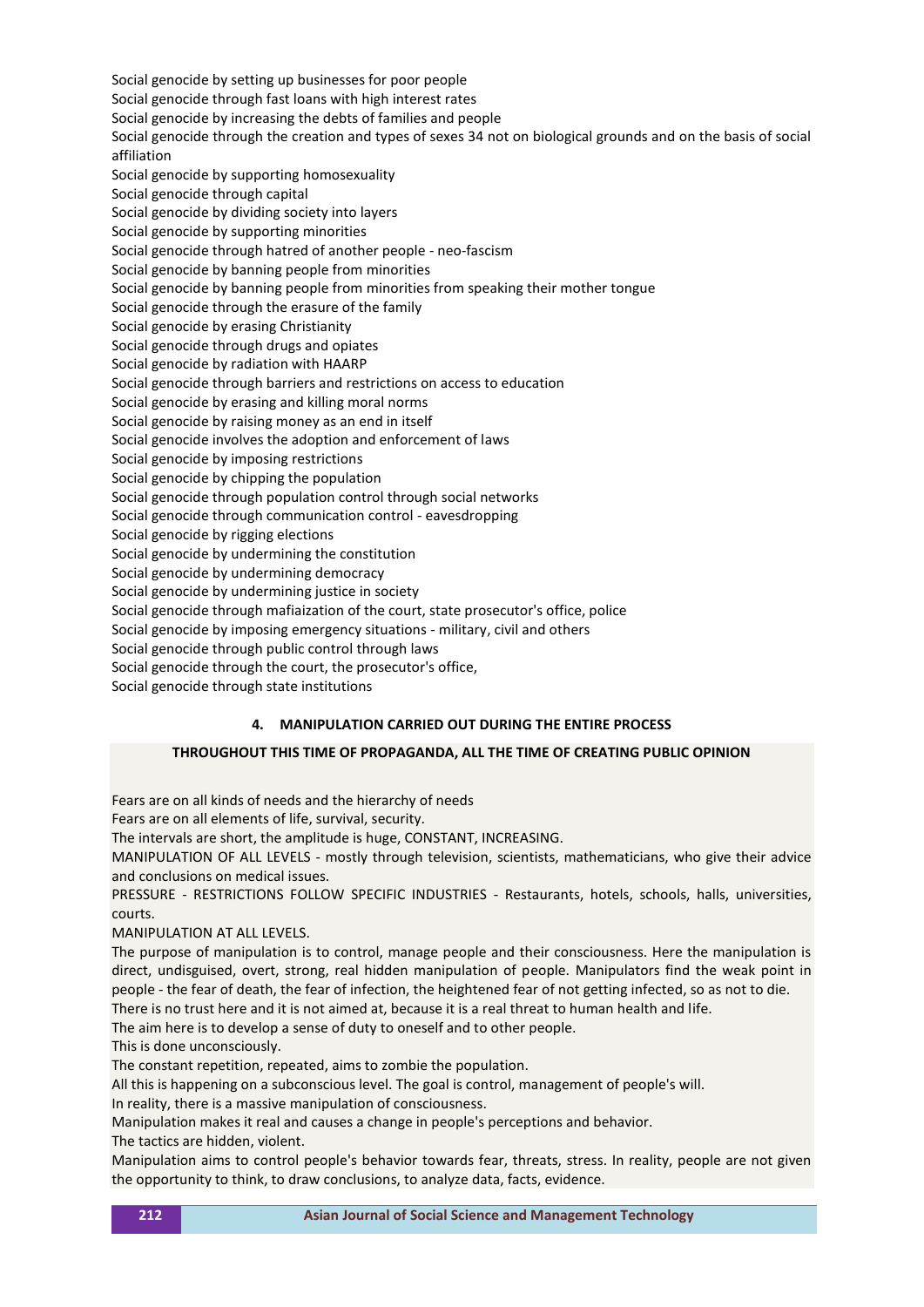Continuous repetition aims to build trust, faith that the actions and decisions of the institutions are right. There is a real psychological impact, psychological violence on people's consciousness, actions, behavior, reactions.

In fact, a lie repeated many times every day leads to forced trust.

The real purpose of the manipulation is the value system, beliefs, stereotypes and their real neglect, reset in this process.

In reality, people are deprived of their freedom of choice, of any choice, people are deprived of their free will. In reality, people are disoriented.

This manipulation uses not only media, print, but also all information channels - the Internet and others. In reality, the coercion of manipulation has been achieved.

Manipulation leads to the conclusion that this is EVERYTHING NATURAL AND Inevitable.

In this short and massive process of manipulation, people do not have time to doubt the messages, the data, the facts.

In reality, manipulation hides aggressive intentions and behavior.

In reality, manipulators know people's psychological vulnerabilities.

Manipulators do not worry at all about the damage, moral, emotional, psychological, behavioral and other to people.

There is actually a default cheat.

The manipulators do not give any direct answers, scientifically based, the manipulation and manipulation is done through threats.

They increase fear and insecurity.

Unconditional obedience is intended.

The goal is obedience and the implementation of all actions and measures

It really eliminates the resistance of people's minds to think, discuss, evaluate data, facts, evidence.

Whole confusion, through accusations.

Manipulation uses anger, fear, threats.

Manipulation excludes independence, the ability to resist Through threats is the generation of fear, threats are aimed at naivety, one hundred percent action, real crushing of consciousness, deprivation of the right to beliefs, to think, to meaning, to think.

Manipulation makes people emotionally dependent on one hundred percent of manipulation of media, information networks and systems.

Through manipulation, trust is imposed by force.

Through manipulation is aimed and achieved - blocking consciousness, blocking thought, blocking the ability to think, reasoning, conclusions statements, blocking the ability to analyze data, facts, results, analysis of lies, evaluation of truth, distinguishing lies from the truth.

There is no truth or lie here, only what is claimed is the forced truth.

In reality, there is and there is a substitution of facts and evidence.

Personal beliefs - political, religious, moral, worldview, habits, behavior, ways of thinking, habits, mental and emotional repression and coercion - are attacked and manipulated and erased and destroyed.

Fierce press, pressure, coercion.

The pace of manipulation is very high, the manipulation is continuous, on all channels in all possible ways, at a high speed that does not allow people to think.

People are being forced to blindly trust everything in the present moment, which is now more than two and a half years.

Power is used,

People are not allowed or given time to judge for or against.

Conclusions are required, behavior is required, emotion is required, fear and proliferation are required, and constant fear is instilled, which turns into depression, psycho-deviations.

The press is everywhere, in the family, at work, on the street, in institutions, in public and other transport, on the streets, shops, malls, clinics, hospitals and others, universities, schools.

Human demoralization and complete dependence on guidelines for action and behavior by the authorities are aimed at and achieved.

Continuous life in fear, stress, threats from all sides, from all possible relationships.

The weaknesses of the people are being attacked - their fears, anger, fear for life, fear for themselves, for their relatives, for relatives, for friends, for colleagues.

THE NEGATIVE FEELINGS OF PEOPLE ARE ATTACKED - sadness, fear, anger, hostility, hopelessness, disappointment, hatred, guilt,.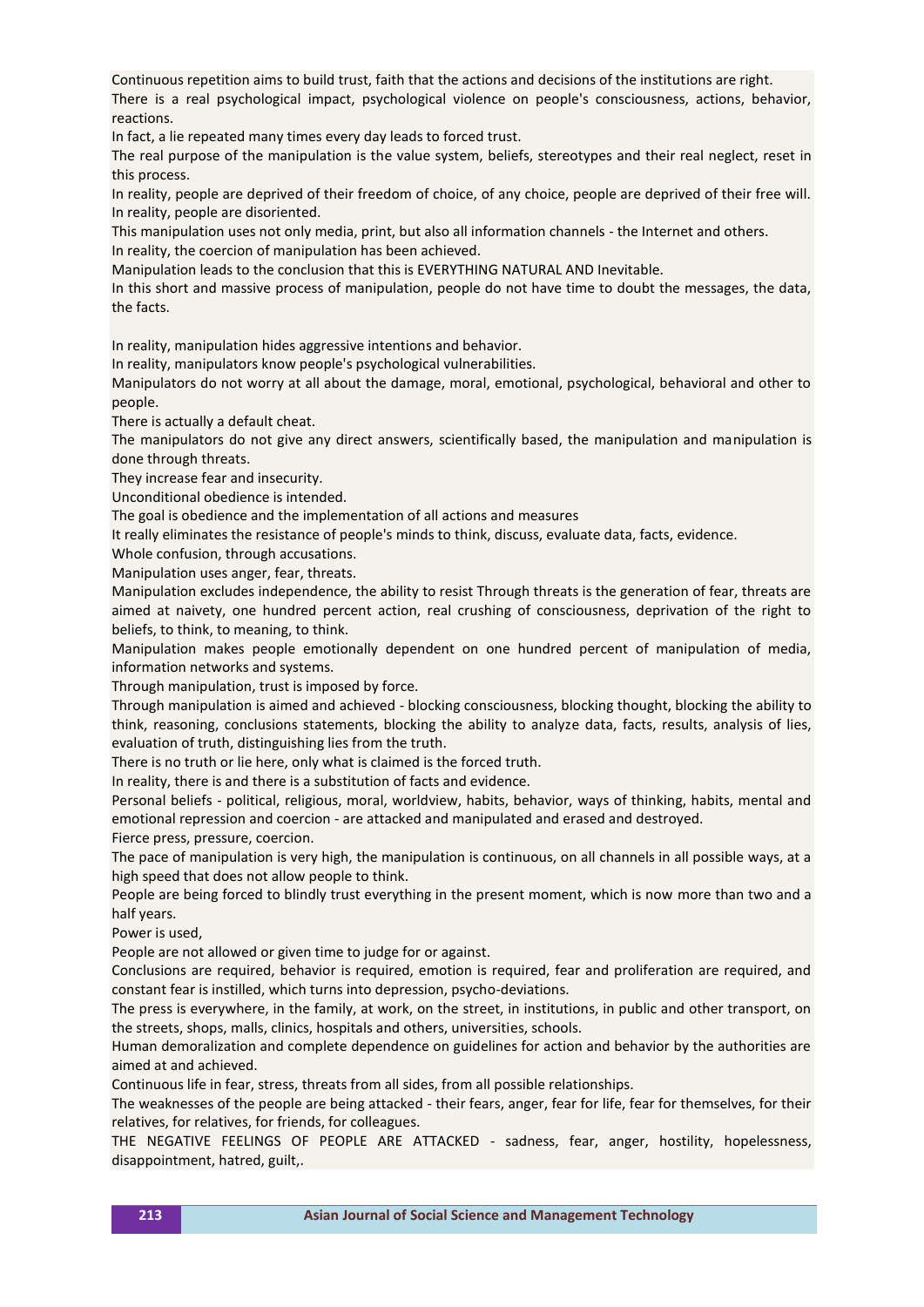THE PURPOSE IS TO CAUSE ONLY NEGATIVE FEELINGS AND NEGATIVE EMOTIONS such as - anger, hatred, fear, stress, sadness, guilt, frustration, resentment, shame, vulnerability

Consciousness is excluded, reason, thought, total influence of consciousness and causing and CHANNELING OF PEOPLE'S BEHAVIOR are excluded.

WITH MANIPULATION THEY CONTROL THE EMOTIONS AND FEELINGS OF PEOPLE WHO ARE NEGATIVE, CREATE THEM ONLY NEGATIVE FEELINGS AND EMOTIONS, AND STRENGTHEN THEY STRENGTHEN ON A HUGE AMPLITUDE AMPLITUDE.

In reality, this manipulation humiliates a person's personality, his life, the meaning of life. Feelings of guilt increase.

It creates aggression, anger, guilt, aggression.

One hundred percent zombies - depriving a person of numbers, feelings, thinking.

Manipulation at all levels of needs.

Man's value system, his instinct for preservation is destroyed, and instead his behavior is imputed, which is not his. At the same time, no alternative opinion is allowed. Anger is created towards people with alternative opinions, alternative behavior, statements, reflections, reasoning and conclusions of alternative thinkers.

One hundred percent controlled feelings, emotions, thoughts, consciousness.

Conditions are created for the suppression of all positive emotions and feelings of people.

They are replaced and strengthened only by negative feelings and emotions.

A sophisticated technique used by many fraudsters to obtain benefits is human manipulation. Human psychology is such that they can be managed. Even during business negotiations, the parties try to put pressure on each other by promoting their point of view. And to protect yourself from outside influence, you need to get acquainted with various methods of manipulation.

Manipulation creates and maintains only negative feelings in people such as -

sadness, anger, fear, hostility, hopelessness, disappointment, hopelessness, helplessness, hatred, guilt, anger, resistance, panic, cruelty, rudeness. People's positive feelings and emotions such as happiness, humor, joy, love, gratitude, hope, compassion are suppressed by eliminating them and preventing them from appearing in people.

The propaganda is carried out by the media using scientists, immunologists, doctors, mathematicians, statisticians. Everyone speaks in the same direction, comments, quotes, discusses and does what is very interesting the same conclusions that strain the tension

# **5. THE PLAN FOR A NEW WORLD ORDER UPAMANIS to facilitate your UN DOCUMENT FOR A NEW WORLD ORDER of 2001**

In fact, plans have been made many times to impose a New World Order. However, we will not mention here the dates and persons involved in the imposition of the New World Order.

Here we quote the opinion of Henry Kissinger:

"Once the herd accepts the mandatory vaccination, the game is over! They will accept everything! Control the thinking of the sheep and you will control the flock.

Vaccine manufacturers make billions, and many of you in this room today are investors. This is a big profit! We are diluting the herd and the herd is paying for the services provided for their destruction. Now, what is there for lunch !! "

They must all be vaccinated and chipped first! Then they can go outside! - Bill Gates

The beginning of the Cold War in 1947 - Alan Foster Dulles - the first head of the CIA - said:

"We will throw all the gold of the United States, all the power of the United States to deceive and fool the people of the socialist world. Unnoticed, we will replace human values with false ones. HOW? We will find likeminded people in these countries and Russia. We will carry out grandiose decomposition work, we will extract the social essence of literature, we will encourage authors who instill in man a cult of sex, violence, sadism, betrayal - that is, immorality. We need writings that ridicule naturalness and decency, such as archaic obsolescence, simplicity, impudence, lies and deception, drunkenness and drug addiction, animal fear among people, shamelessness, slander, and many other vices in man must be moved. In this way we will shake generation after generation, we will cause erosion and corruption of the youth. We will create a person with a consumptive psyche of an elementary consumer. We will do all this under the motto PROTECTION OF HUMAN RIGHTS AND CIVIL RIGHTS.

The new world system, according to Rockefeller, March 20, 1969.

The realities are different - replacing the system of war with the creation of terrorism, another kind of enemy - Islamism, -

Planned Parenthood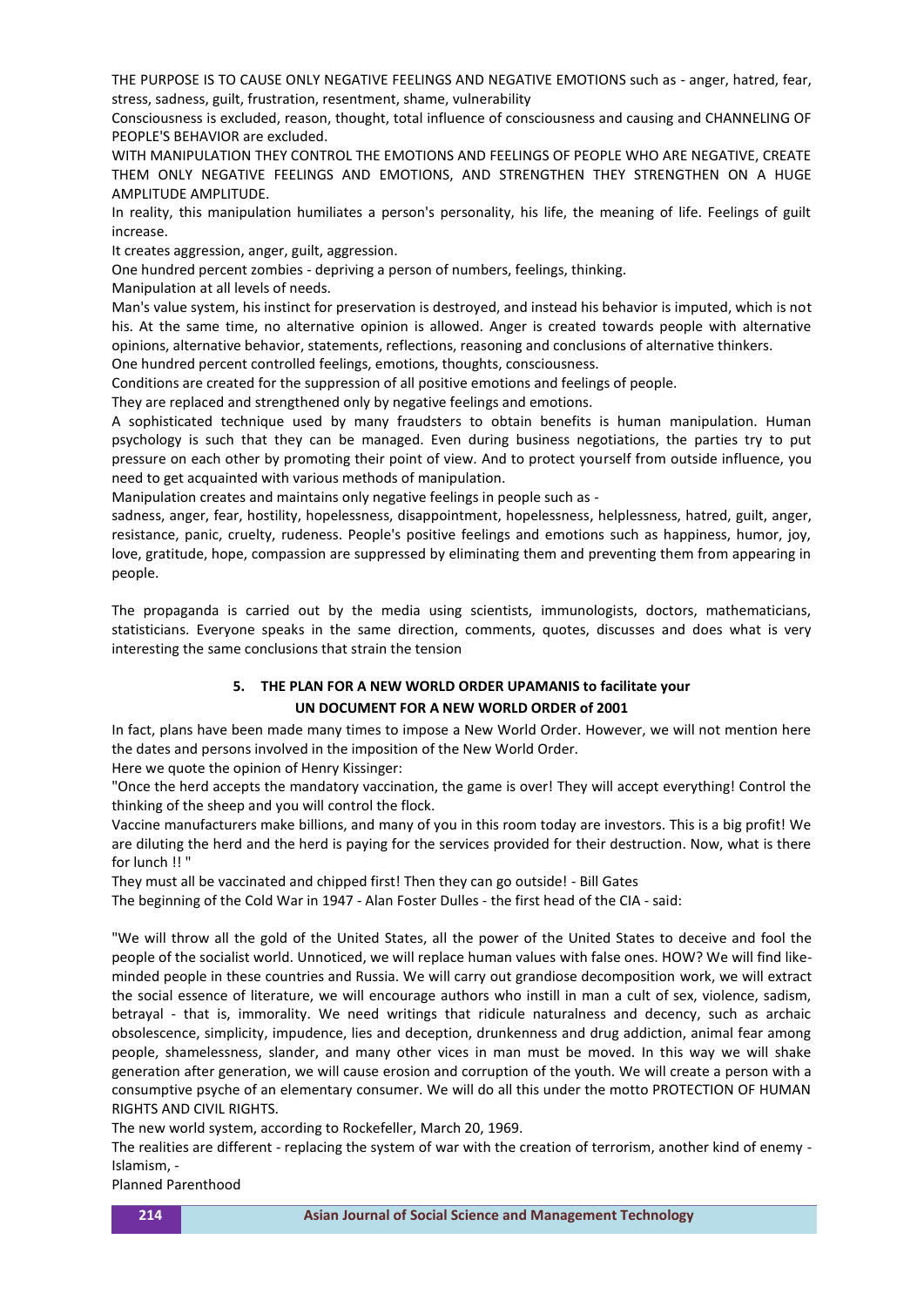"Population reduction, permission to have children, new guidelines for the meaning of sex, sex without reproduction, the possibility of universal protection, sexual education among young people as a tool for world government, supporting abortions with state funds to reduce the population , support for homosexuality, sexless reproduction technologies, family breakdown, euthanasia and the "death pill", restricting access to paid health care for the elderly, strict control of access to medical services, elimination of private doctors, difficulties in diagnosing of new incurable diseases, complicating cancer treatment to reduce population, causing heart attacks to eliminate people, early school education to accelerate puberty and evolution, merging all religions, eliminating old religions, changing the bible, through revision keywords, school o education as a tool for indoctrination, prolonging school time without children learning something, controlling access to information, schools as municipal centers, seizing certain books from libraries, legal changes that unleash social and moral chaos, supporting the consumption of drugs to create an atmosphere of urban jungle, promote alcohol consumption, restrict free travel, the need for more prisons, use hospitals as places of isolation, create psycho-hospital and physical insecurity, use crime to manage society, limiting American industrial dominance, displacing nations and economies, uprooting social issues, socializing sports, sex and violence in entertainment, implanting ID cards / microchips / food control, weather control, exploring more people in order to instill what is required, falsify scientific discoveries, use terrorism as a basis for imposing control. "

Television that watches the individual, ownership of property goes into oblivion, the emergence of a new notarial system.

Here we will quote a speech from the speech of Muammar Gaddafi, the head of the Libyan Jamahiriya at the 64th session of the UN in 2009. who said the following:

"They will create viruses themselves and sell you vaccines after that, they will pretend that they need time to find a solution, even though they already have it."

 Rudolf Steiner - "In the past, the Spirit was removed by decree of the church council, and the soul will be removed with pharmacotherapy. It will be easy to get a vaccine that will treat the body from the earliest childhood, even from birth, so that it becomes completely impossible for the human body to ever come to the thought: "I know that the soul and the Spirit exist!" GA 177/5

Here we quote the plan that is located and prepared at the UN and for which the plan covers the period from 2021 to 2030. and is dated 21.09. 2001 This plan was quoted by Rabbi Amon Yitzhak

The plan is from September 21, 2001.

- 1. World Government SP
- 2. Cashless world currency
- 3. World Central Bank
- 4. Global military force
- 5. End of national sovereignty
- 6. End of private property
- 7. End of the family unit family
- 8. Decimation of the population a penalty for every 10th for discipline
- 9. .Control growth and population density
- 10. Mandatory vaccination for the purpose of biological control and genocide
- 11. Universal basic income, salaries are canceled
- 12. Implantation of a microchip for payment and monitoring
- 13. Social rating system
- 14. Device for monitoring and biological control according to Article 5D
- 15. Raising the children of the SP schools and universities are the property of the SP
- 16. Termination of private transport without owning private cars
- 17. All companies become the property of the JV
- 18. Restriction of air traffic
- 19. Concentration camps creation of agglomeration centers
- 20. Elimination of irrigation systems
- 21. Abolition of private agricultural holdings
- 22. Closure of private agricultural pastures
- 23. Removal of single-family houses
- 24. Limited use of agricultural land
- 25. Prohibition of natural medicines
- 26. Prohibition of natural remedies
- 27. Prohibition of fossil fuels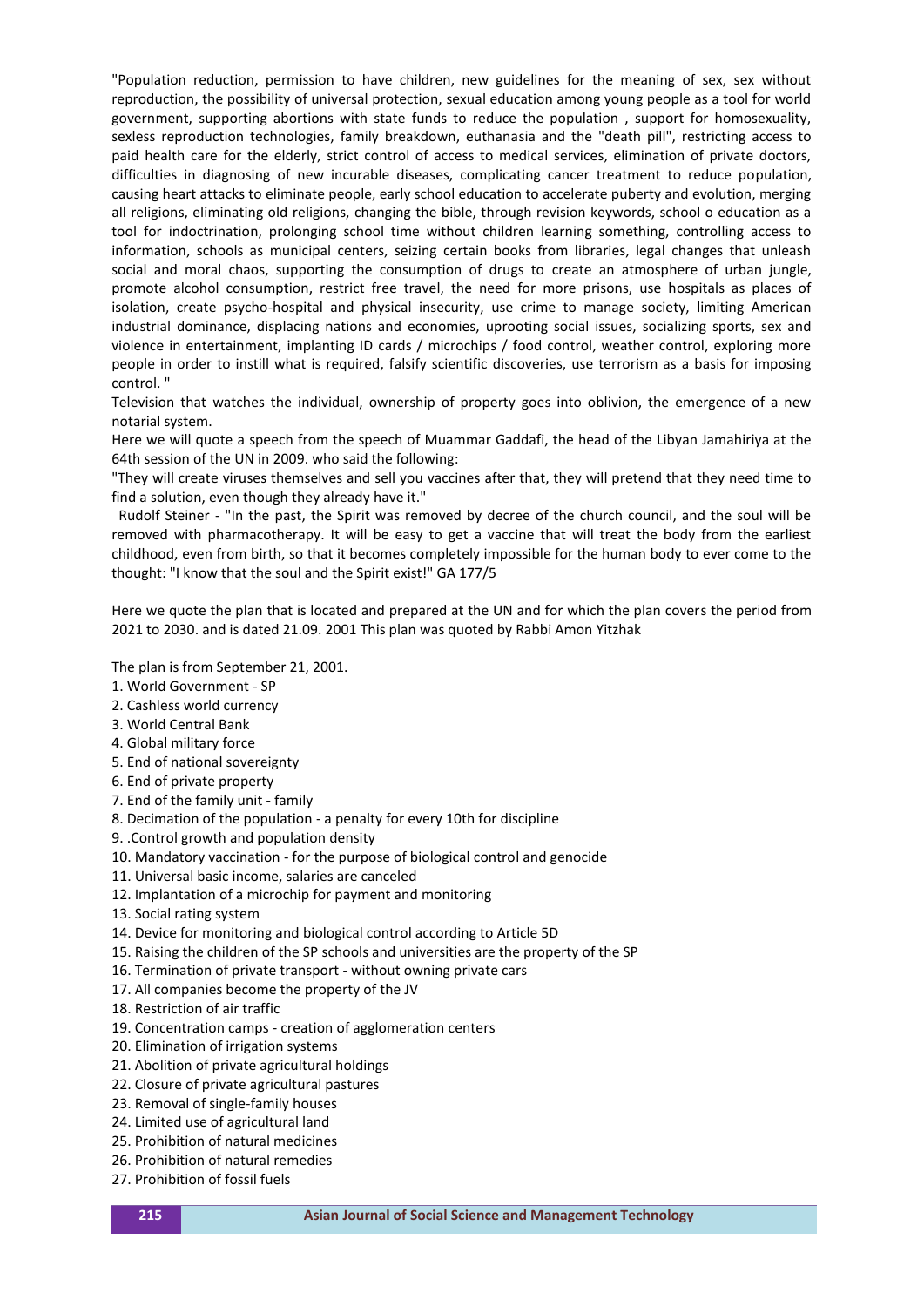To be held from 2021 to 2030. For the beginning of this plan is specified -Special operation Crown virus

OBJECTIVES AND ACHIEVEMENT:

- the digital economy,
- - digital money,
- - digital medicine,
- - digital education system,
- - digital judicial system.
- - digital social system
- - digital credit system for 24 knotrol
- - digital biometric surveillance, controlling, sanctioning this

 The plan must be completed by March 31, 2025. these are actually 25 projects that need to be implemented and implemented in the first phase of the program.

### **6. SCHEMES, PROGRAMS, RESULTS AND CONSEQUENCES OF THE SOCIAL GENOCIDE on the population of the planet EARTH**

With the introduction of bio-, psycho-, socio-diversion,

The scheme aims to:

- Consciously economic
- Psychological
- "Military."
- World population reduction scheme
- Business destruction scheme
- Business bankruptcy scheme
- Scheme for buying for nothing of certain businesses.
- Scheme for conquering businesses

The pandemic has the following social and societal effects:

- - causing loneliness
- - Change of communication
- - Confusion of good borders, borders to partners, relatives
- - a change in the meaning of life and how, if and what kind of trace a person leaves a trace of himself
- - collapse of the education system
- - killing the national achievements of democracy
- - ruin of the social system
- - disappearance of tolerance towards others
- - loss of respect for others
- - loss of attention to others
- - polarization of society
- - destruction of national values
- - destruction of national culture
- - destruction of the sense of rights and freedoms
- - the destruction of the middle class
- - increasing poverty
- - increase in begging
- - disappearance of the ability to think critically

- - increasing the closedness, depression, dependence, feelings of slavery and dependence on the decisions

- and actions of the government
- - turning one's back on the real facts and evidence
- - dependence on propaganda
- - dependence on the promoted fear and stress
- - increase in mental illness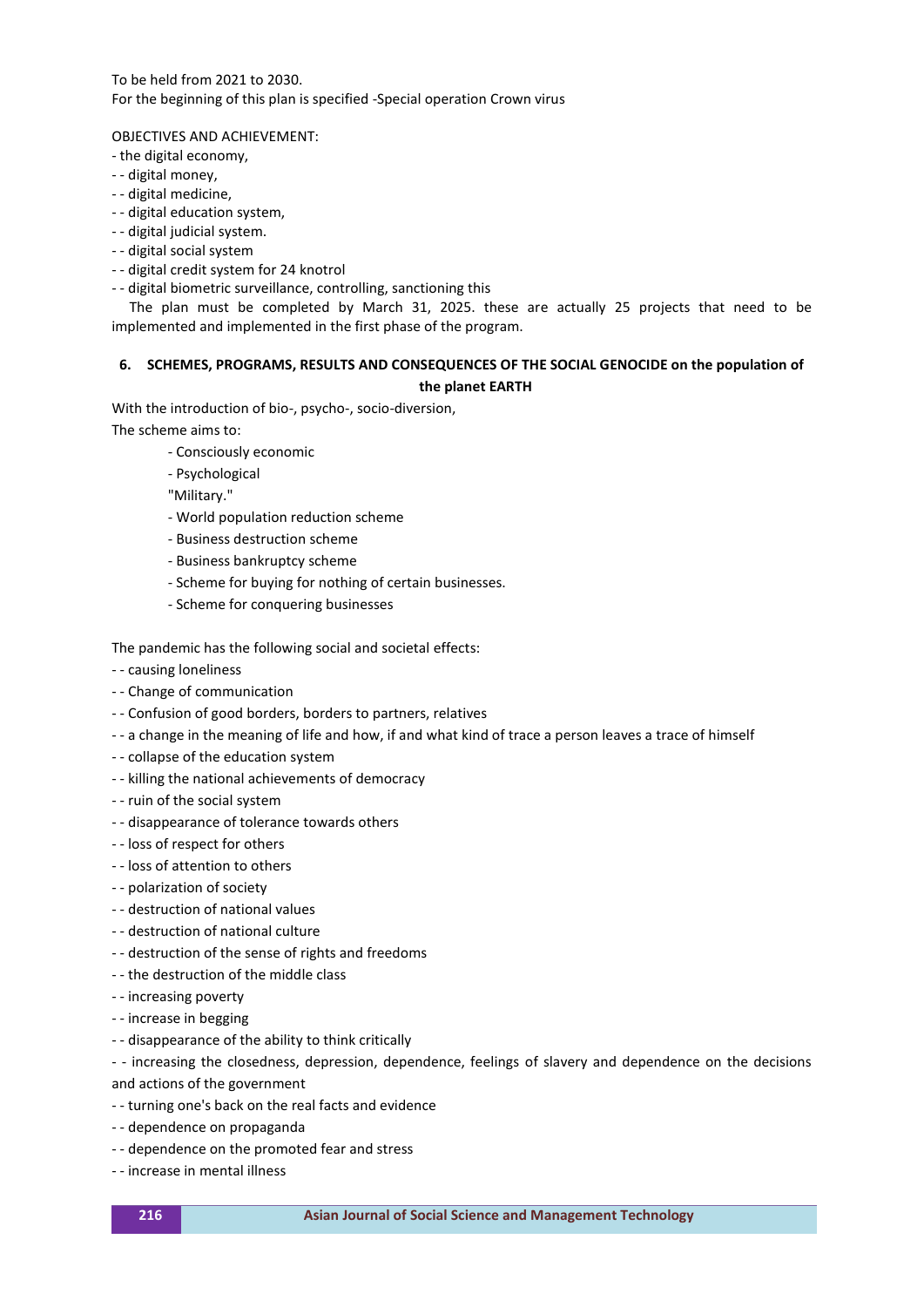- - increase drug abuse
- - increasing the number of homeless people
- - increase in the unemployed
- - increase in malnourished people
- - increase in malignant incurable diseases
- - increase in theft
- - increase in crime
- - increase in homicides
- - increasing the bankruptcies of companies
- - reduction of life expectancy

193 UN member states have been ordered to close their countries since January 2020. This order comes from the United States, the World Health Organization, and the World Economic Forum, the Bill Gates Foundation.

 In fact, millions of people lost their jobs. Millions of people have lost their savings for life. Millions of people were left without the means to pay their monthly expenses. Millions of people have been left without means of subsistence, to pay for themselves and their families. Millions of people have lost sight of the future. Millions of people have fallen into the ranking of the poor. Millions of people have already joined the unemployed, Millions of companies have gone bankrupt. Where there was a middle class, it actually moved to the group of the poor. Millions of people isolated themselves. Millions of people fell into fear, hysteria. Millions of people were deprived of their livelihood. Millions of people have been deprived of the security they have created. Millions of people were deprived of their liberties. Millions of people were deprived of their businesses. Millions of people distanced themselves socially. Millions of people distanced themselves as a family. Millions of people have fallen into the realm of family conflict. Millions of businesses have closed their doors. Millions of people have isolated themselves from their families, from their work, from society. George Orwell's Prophetic Manifesto in the 1984 book. There are facts about a real world dictatorship of the global Oligarchy. There are social, moral, ethical, civil and legal repressions. Thoughts and statements about imposing concentration camps in case of refusal of vaccination actually appear. This situation is legitimized as a social system of the future. In reality, everything is built on the basis of exploitation and real fraud. There are real rumors that Kovid is a punishment for people's sins.

 As early as 2011, Pentagon scientists made successful attempts to combine viruses and create a superspecies that is fast, lightning fast, aggressive, stubborn, elusive.

 This bio-engineering became available in 2014. . As a result of these protests, Dr. Anton Fauchi relocated to the Chinese city of Wuhan.

 Of course, not for free, but by paying and transferring 3.7 million USD together with the full documentation.

 In 2011, then-President Barack Obama publicly announced his estimate of 60 million victims of a total and global pandemic that did not occur at the time. Apparently, however, this has been prepared for a long time.

Millions of people are under stress.

Millions of people are in fear

Millions of people are in a panic.

Millions of people are subject to obedience.

There is a real conspiracy against all of humanity.

2010 try the variant with the chicken flu.

In 2014 in Los Angeles, 64 patients die vaccinated against an obscure virus, about which there is no information and everything is classified.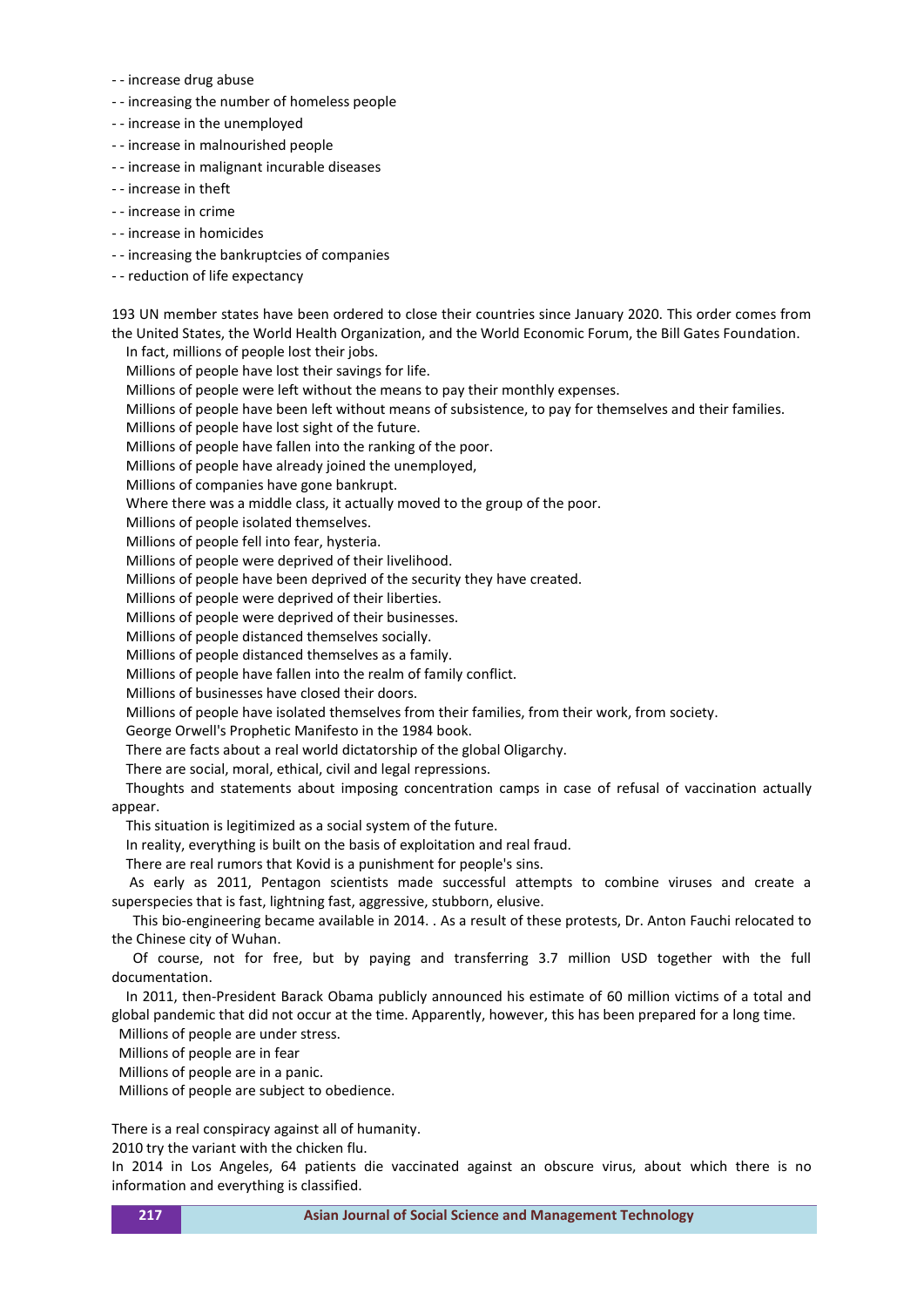Since then, Bill Gates' doctrine of global vaccination has been imposed and disseminated since 2010. There are elements of a biodictatorship.

And with certain frequencies, control over human consciousness can be exercised, and man can be placed under constant constant remote control.

The state imposes a paranormal subordination to the people.

Social and moral distortions occur among people.

There is a process of zombies by the media, which is close to the government.

People swallow all possible and impossible totalitarian orders of the oligarchic dictatorship.

At the same time, public finances are being drained through and under so-called "emergency measures". The middle class of every country is really being ruined.

It is through the state and the government redistribution of taxes and budgets in favor of companies close to the government.

In reality, prices are rising dramatically.

The state is realizing the liquidation of social programs for the people.

The necessary and necessary for the treatment medicines disappear from the pharmacies.

Ecosystem talk is present and recovering in countries. This hysteria, which aims again to distribute billions of euros and dollars between close companies, is constantly intensifying.

Erdogan's words about demographic Islamization are happening and being realized in Europe. This is also the case in countries such as France, Belgium, the Netherlands, England and other countries.

The erasure, replacement, replacement, erasure of history, which Fukuyama was talking about - the end of history - is actually being realized.

Fear is becoming a fundamental method of managing people's behavior.

People are deprived of normal communication and exchange of thoughts, ideas, feelings, relationships.

People lose their moral and social senses to observe and understand the environment.

Humans are becoming controllable mice in the hands of the olgarchy.

 The oligarchy begins a satanic and sadistic trade with the most valuable thing in people's lives. This turns people into biomass without norms, ideals, goals, an objective view of life, without thinking, without moral and other values. People have really lost their personal identities.

The opposition is deprived of the opportunity to react, act, be an active opponent. In reality, the opposition is depersonalized and destroyed and bled.

Civil society is crowded. Civil society has been liquidated and does not exist.

The printing of money is in progress and at high speed.

"Robbery of budgets" through so-called "stabilization programs", programs to support business, workers.

The hospitals are empty, the patients are treated according to incorrect diagnoses, and the deceased, based on various reasons, are entered in the statistics in the column "Kovid -19".

Citizens are methodically taught that they must be vaccinated, otherwise they will not be able to travel, they will not be able to work, they will not be able to study.

In reality, people are killed in hospitals who simply suffer from the flu.

INFLUENZA disappears as a disease in the countries for the respective season - October - December. No one is talking about the flu and the flu epidemic anymore.

In reality, there are circumstances for informational, social, medical neo-fascism.

Many scientists, doctors, specialists, try to explain the real disease and spread their experience with the treatment of patients, but all this is not allowed either in the media or on social networks, it is silenced, removed, deleted.

It is constantly proclaimed in the media that people will die like chickens.

However, everything revolves around money and the profits of companies.

Profits are estimated at billions for pharmaceutical companies, prices are constantly rising, drugs are deliberately disappearing from pharmacies, and they are starting to be available on the black market.

Even the oligarchy is obsessed with companies that produce either masks or disinfectants or otherл

Interest rates do not fall. Loans run without freezing payments on interest, principal, loans, credits.

At the expense of social benefits, if any, in the country concerned, the prices of all goods and services increase every day.

Everyone has difficulty paying for basic family expenses.

Everyone has difficulty paying the basic costs of electricity, water, gas, energy.

The prices of the AKP tests are rising and reaching prices up to 10 times the cost of delivery to laboratories, reaching 190 euros.

The oligarchy drains public funds from the money of all citizens of the country.

There is an escalation in the prices of basic necessities - food, medicine.

Man is witnessing a psycho-bio-social-medical experiment of the oligarchy.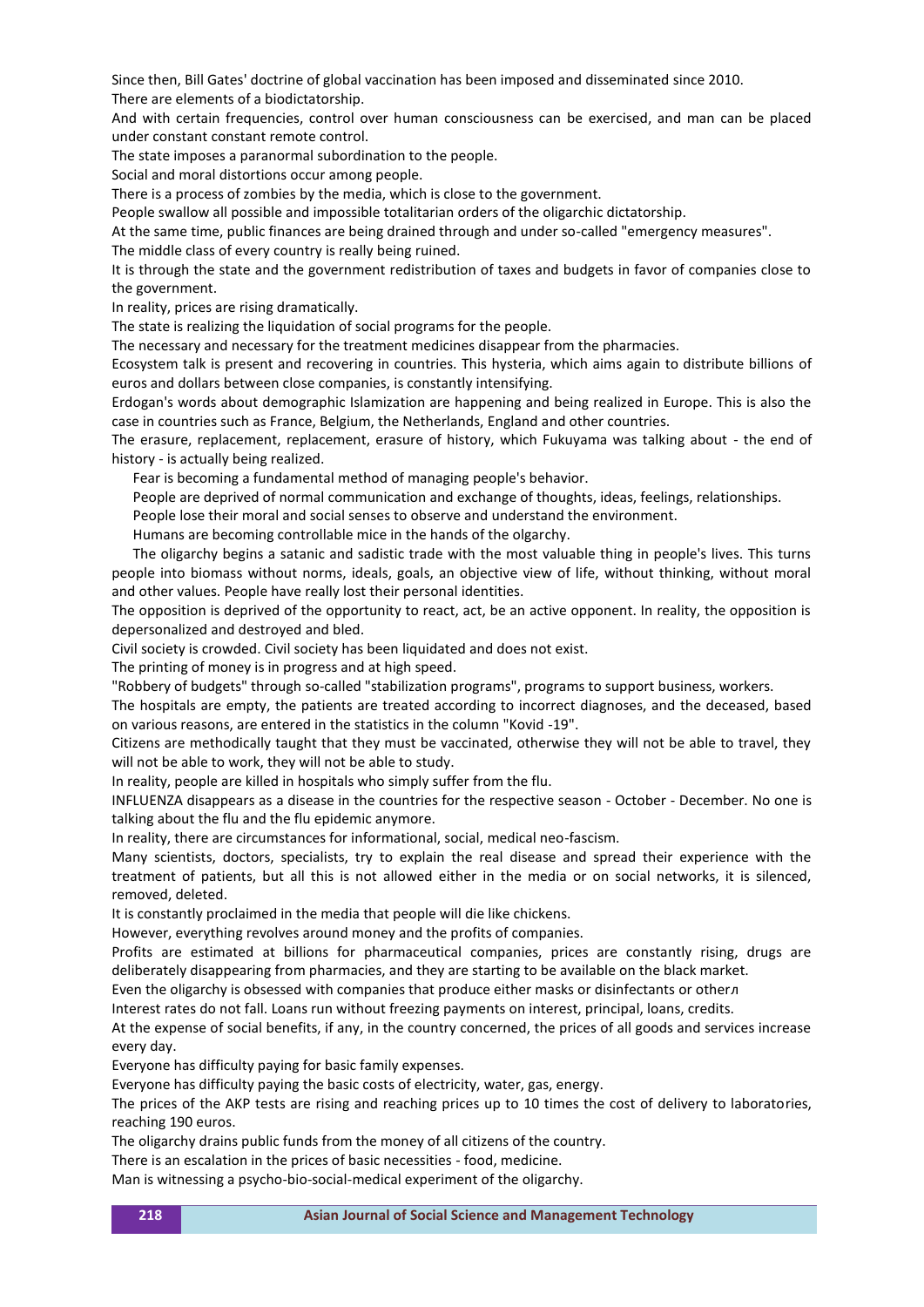The oligarchy aims at subordination and control of all humanity, of companies, of nations, of states. The virus is presented as "God's punishment" for the sins of mortals.

And all this without war, without revolution, without planetary disaster, or even economic crisis.

The theft of people, of companies, is legitimate and legal.

People are separated from the real social environment.

Death is imposed as something normal and institutionalized by the government and as a regulator of social relations.

Preaching "suffering and death" is something as normal as behavior and social and social environment. Stress and fear become a normal internal organic state of citizens.

# **There is a WORLD DICTATORSHIP OF THE GLOBAL OLIGARCHY.**

## **There is STATE AND CORPORATE FASCISM.**

The pandemic is seen as a key element of the "FINAL DECISION", the goals of oligarchy and plicration to reduce the planet's population and digital slavery.

In reality, the virus is a bio-psycho-social weapon of mass destruction.

The oligarchy actually uses all kinds of propaganda tools to implement its plan - causing stress, instilling fear, falsification, manipulation, provocation, silencing alternative and different opinions and decisions, not giving airtime to people and professionals with alternative and different opinions and opinions , not giving airtime to people who have succeeded in treating the virus to share the way and type of treatment, hiding information about which drugs are useful to fight the virus, deliberately denying alternative methods and treatments, not allowing airtime in the media of experienced professionals. Silencing, belittling, eliminating the alternative opinion and decision.

Misinformation and spitting and denial of alternative medicines is an old method of kleptocracy and oligarchy In reality, this is a crime against humanism, humanity, morality, democratic values, democracy, the rule of law. The goal is money. Profits are mostly for pharmaceutical companies, for social networking companies, and companies, social networks, and online commerce mostly for food, medicine.

There is the Holocaust and the Genocide, DICTATORSHIP, BIO-eco-psycho-social demographic cleansing and destruction of redundant people.

The goal is to clear the planet of unnecessary 4-6 billion people.

The goal is UNIFORM POSSESSION OF THE PLANET'S RESOURCES - WATER, AIR, LAND, NATURAL, ECONOMIC AND FINANCIAL RESOURCES.

The climate hysteria that we have published and proved to be a SCAM, with the ultimate goal of stealing billions of money for the oligarchy in another of our articles, is part of the plan.

This is a breakthrough in genetic engineering to be used against humanity.

There is a digital BIODICTATURE.

Social and moral repression in a real digital concentration camp.

The Holocaust is really being carried out for "disinfection", "sanitation", "cleansing of our civilization".

This Holocaust is being realized and promoted under the MOTTO OF CLIMATE BREAKING.

The current process is a kind of gentle dictatorship compared to the state totalitarianism of the last century through daily brainwashing of citizens.

As the KOVID 19 pandemic REALLY REPLACES AND REPLACES WARING A NEW WORLD WAR, this is a new hybrid military strategy.

This strategy is from the last 30 years in which the oligarchy of the United States and the WEST after the end of the Cold War, threw huge efforts and resources to zombie, regulate, reformat, re-educate, retrain the population to get an amorphous mass that is easy to manage and without problems.

The American DOCTRINE OF THE "AMERICAN CONSENSUS" actually set the goals for the realization of the geopolitical and world goals of the oligarchy.

The capital of the WEST - the United States and Europe - has cleaned up and eliminated its opponents by destroying education, health care, pension systems, social systems, civil society, the intelligentsia,

The oligarchy of the WEST - USA and EUROPE poured instead of money as they poured into the Marshall Plan after World War II, after the collapse of the Eastern bloc, instead of economic recovery they pour huge money for "non-governmental" organizations for culture, science, sociology, "decommissioning" ", Sterilization, ubiquitous brutal Americanization.

The oligarchy erased the achievements of state socialism, education, health care, social system. ....

Huge funds from Soros and state funds are directed to non-governmental organizations, foundations, associations, academic formations, government projects of the State Department, projects of the Pentagon, CIA formed by his order. Real recruitment of agents and collaborators to influence the managers and leaders of the society in the country, special media and marketing projects, active events, disinformation and others.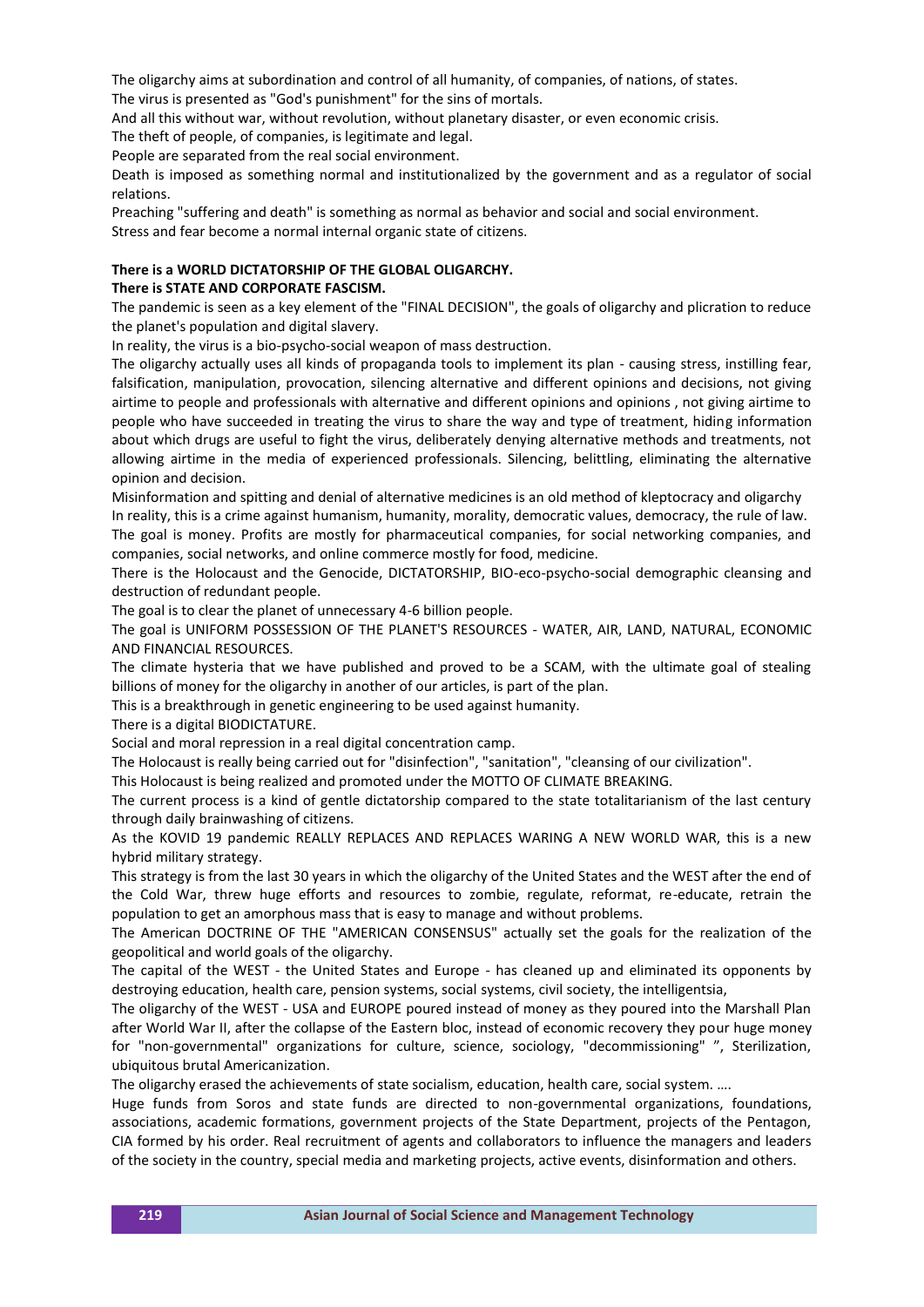For three decades there has been an irradiation, zombies of citizens in oligarchy-related media, denying the achievements of communism, erasing history, rewriting history, erasing part of history, erasing important events characterizing the country, changing history most Already on the Second World War, replacement of the whole history and the important events that characterize the respective state, amnesty of fascism,.

All information is presented under the censorship of American political and economic and geopolitical interests. In the same way, substitutes such as homophobia, homosexuality, and genderism are proclaimed and promoted.

This led to the replacement of normal human values with the population with tablets, mobile phones, smartphones, and complete control through its digitalization and control and subordination.

In reality, the oligarchy has turned the majority of humanity into an amorphous mass of only meaningless, unprincipled, immoral users, dependent on social networks - Facebook, Instagram, Twitter. This was sacred consumption for the citizens - the digital world from which they are becoming more dependent, limited, enslaved.

Citizens have become mass digital users who are reconciled to everything that happens around them and who are not interested in the problems outside them, in society, in the state. Citizens have become absolutely selfish, closed in their digital world, without any feeling and attention and respect for their fellow citizens.

Young people have really been reformatted and nullified, because without the possession of values, morals, experience, they are moving towards the easiest option of their existence.

#### **THE GOAL IS TO CREATE A NEW WORLD ORDER**

Under the pretext of freedom of the individual, realization of opportunities, respect for his rights and freedom, celebration of human rights and

Creating uniform privileges for all

This is also supported by and with the help of laws adopted by various institutions.

It is as in: Moral, Economic, Spiritual.

Social dictatorship, Holocaust - Destruction, Degradation, Degradation

Redefining value concepts

 Erasing the achievements of the values system Erasing the achievements of the value system Declaring it wrong and against the freedoms and rights of man Redefine

#### **MORAL MEASUREMENTS**

The aim is to disrupt the moral foundations of society Violation of the moral foundations of the individual citizen It concerns and is aimed at all ages - from children to the elderly

The method is and the means is the blurring of precisely defined from a cultural, value, moral point of view of precisely defined boundaries in society, namely:

Garnish between normal and abnormal Decent - indecent Acceptable - unacceptable Honestly - honestly

Worthy - unworthy

Slavery is replaced by the presence of others

 Bombing of a city - military strikes for the freedom of citizens Prisons - a place of imprisonment The criminal - businessman, banker, entrepreneur

Theft - misappropriation

International organized movement to promote:

- Sexual perversions
- Movement for the rights of lesbians, gays, bisexuals, transgender LGBT people, homosexuals
- organizing parades of these people

- Mass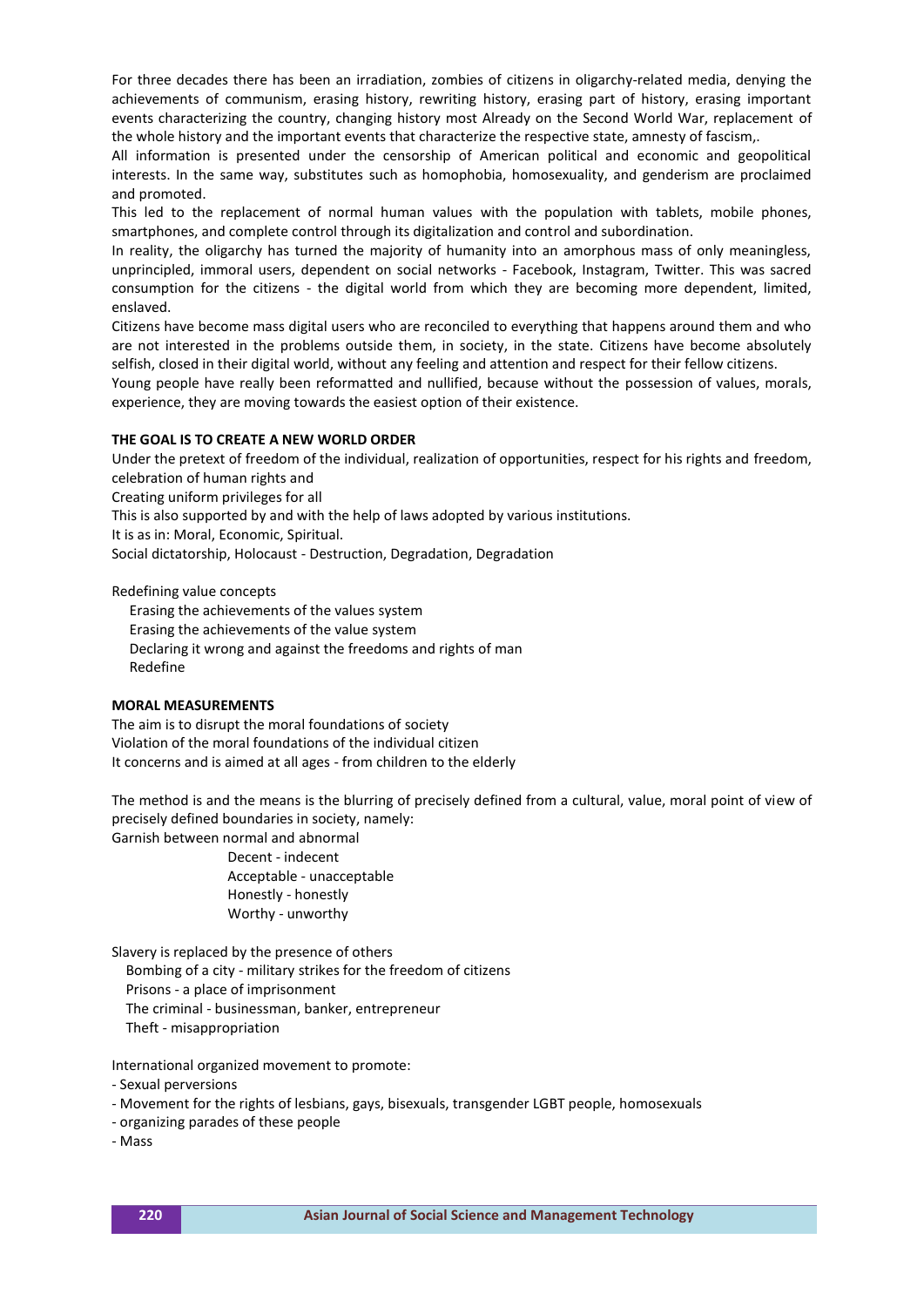Behind the events are: Politicians, senators, mayors, heads of international corporations, international structures, the European Union, the Council of Europe, senior politicians, NGOs

This is really a destructive policy - the media and various financial institutions are used. It costs millions of dollars

In reality, society has sexual perversions as abnormal sexual behavior of minority members of society, the World Health Organization removes and declares homosexuality, abolishes it as a disease.

This is created through the method of "human" humane treatment of all "different" with their unaccepted and previously sanctioned morals and behavior and value system.

He erases such notions as patriotism, patriotism, honor, dignity, valor, responsibility.

According to the prevailing transgender neoliberal tendency, everyone should accept homosexuals and their culture, their right to marry, to adopt children. And that it is completely natural for human nature. The attempt to influence children begins in kindergartens, the society through all kinds of media is constantly engaged in pedophilia, incest, pornography.

Freedom of speech becomes dehumanization in order to achieve the end result of the destruction of society itself.

As an example, the techniques and methods, the constant continuous measures and actions for imposing the Istanbul Convention, the text of which the veiled transgender ideology is veiledly, were deciphered.

The goal here is the degradation of humanity. Putting incredible pressure on countries to adopt the Istanbul Convention, where the text contains and is fully present transgender ideology. This aims at the degradation of humanity to be framed and limited norms of

obedience set by specific people.

One of the methods of social terrorism is "Juvenile Justice".

This is a system of measures and actions for non-judicial and extraordinary entry into family relations. The aim is to seize the child from his family on and on any imaginary unrealistic occasion.

This is a kind of special judicial institution that has nothing to do with law.

It involves an army of bureaucrats who have been given the authority to do so. The so-called "children's ombudsmen" participate here. To carry out this repression, special structures have been set up, such as: In Norway - Barnevari, In Finland - Lastensuelo, In Germany - Jugentamt, In the USA - special units for tactical actions to the US police

One of the tasks of these institutions is to collect denunciations of children against their parents or teachers. It is normal that even when a student attacks his teacher, he has no right to defend himself or even react.

Another method of this juvenile justice is to impose an early sex life.

This method and way is necessary even in kindergarten explanations for free sexual orientation, choice of sexual orientation regardless of gender, imposing this social choice of sexuality. Imposing and consolidating this social sexual choice. Imposing this rule as normal

Another method is to impose a methodology for choosing the sex of the child by himself

Another method is the anesthesia of the young population.

Another method is to seize children from their parents

The method: Every action or inaction of the parents towards the child, every expressed or unspoken opinion and advice and advice, and the bureaucracy interprets them as it wants with the ultimate goal - taking away the child.

Parents are prohibited from using penalties in the upbringing and education of their child.

Each of these services has a program plan and a corresponding percentage of effectiveness of their actions.

All this is under the auspices and slogan "children protected by their parents."

The goal is to take more and more children, regardless of their family, children and even rich families, from well-off families.

Reasons for taking away children7

- Invented by employees

- According to officials, occasions
- Like: "you make omelets not in Norwegian"
- "You make the child wash his hands."
- These actions are defined as "bad mother", "bad father"

In England the technology of:

- Concerns about emotional abuse
- Threat of emotional harm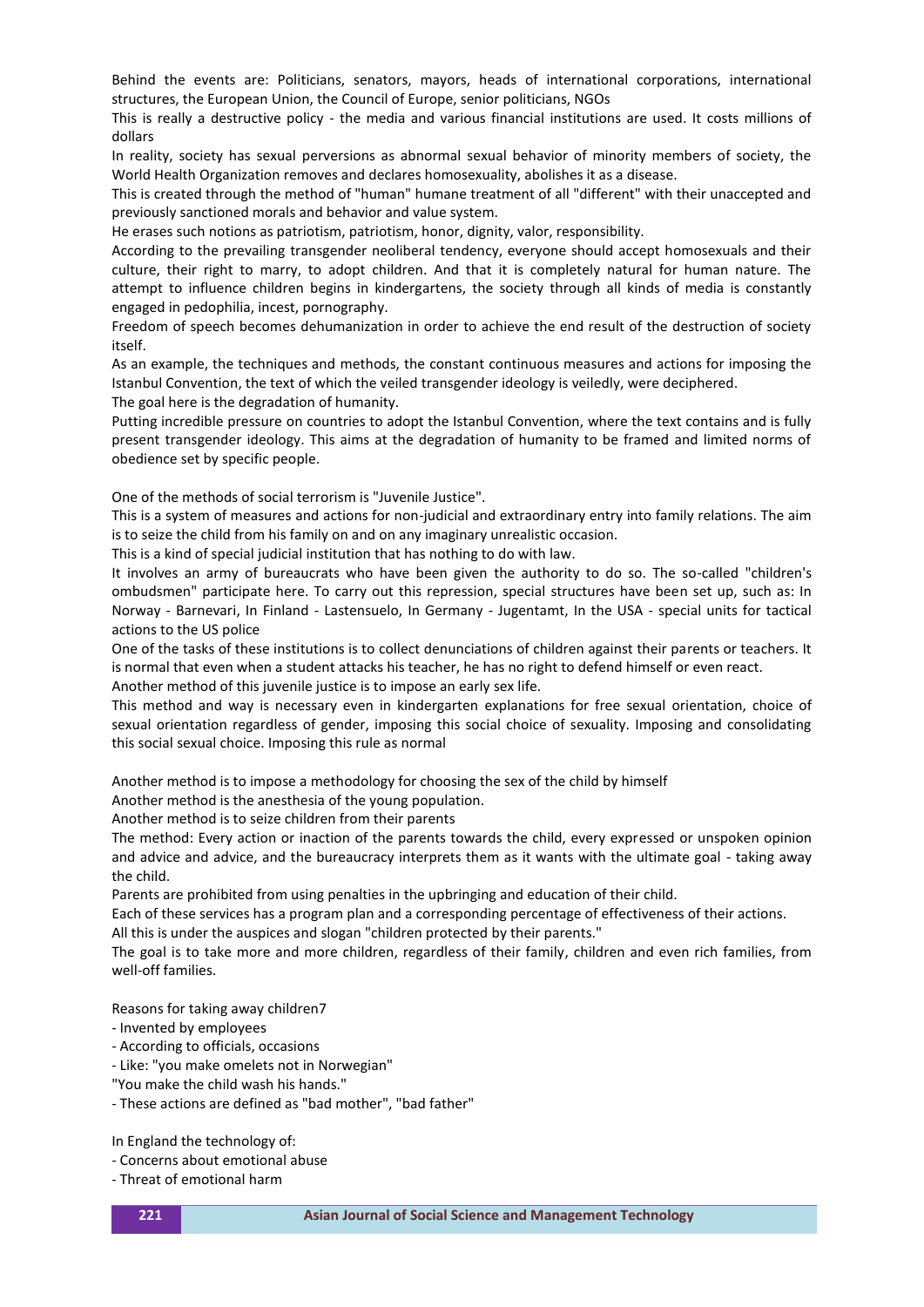- Unpaid rent
- Unpaid rental costs
- Reasons:
- "Broken furniture."
- Fallen knife, fork, spoon
- Suffocating love of the mother

### **NO ONE ASKS THE CHILD'S WISH**

In Germany, the child is taken away because the parents forbid him to attend lectures and seminars on "sexual education".

### **THE SYSTEM OF DESTRUCTION OF THE CHILD'S PSYCHOLOGY**

- Transfer from one foster family to another.

DESTRUCTION OF THE CHILD'S PSYCHOLOGY

- Even if the child does not agree, his wishes are not taken into account, it is done

### **THE PURPOSE - MORE CHILDREN TAKEN AWAY EVERY YEAR**

**Children who are taken away. CHILDREN'S SELECTION - SLAVE MARKET - CHILDREN** Preference for children's selection Slave market,

# **LACK OF THE CONCEPT OF MAN AND WOMAN AT THE STATE LEVEL**

#### **The example of Norway. Pedophilia is not a crime.**

It even stimulates sex life between father and daughter and mother and son.

# **PEDOPHILIA NORMAL CONDITION**

### **QUOTATION FOR ANNUAL YEAR in the countries** concerned

Plans and goals are set for a continuous increase in the quota for taking children away from their parents.

Competition is created between the respective different state structures to compete and overfulfill their plan Graphs and charts of the achieved results are published every month

Employees of these institutions are constantly looking for children who could complain, they even encourage them to make this complaint, they force the children to complain and then they act.

Posters are placed in schools and people are encouraged to complain: as an example - if your parents ask you to do your homework - call. We will help you get rid of such parents. "

# **RESULTS AFTER TRANSFER OF CHILDREN**

- -Mental disorder
- Rape
- Fornication
- Bullying
- "Suicide."

#### **THE REMOVAL OF CHILDREN - LEGAL BUSINESS FROM SHELTERS**

Shelters receive an average of 400 euros per month per child.

### **WITHDRAWAL OF CHILDREN IMMEDIATELY AFTER THEIR BIRTH. STATE TERROR OVER THE FAMILY**

In Switzerland, 300,000 abducted children are reported. DEPRIVATION OF CHILDREN BECAUSE AFTER THE BIRTH HE WEIGHED 300 grams LESS

# **STATISTICS**

In France, by the year 2000, with a population of 60 million, more than 2.3 million children had been deprived. In 2008, there were 110,000 children.

In Finland, an average of 10,000 children are taken away each year.

In Germany, where juvenile justice is most prevalent in 2009, 70,000 children were taken away from a population of 82 million.

In Norway, the number is 200,000 children a year.

# **LEGALIZATION OF NON-TRADITIONAL MARRIAGES** and receiving abducted children

In Europe, there is an adopted regulation which defines how the upbringing of children takes place and in what way. This regulation sets a deadline for the newborn child to realize and determine "his / her gender identity" whether he or she is gay, lesbian, bisexual, transvestite, transgender.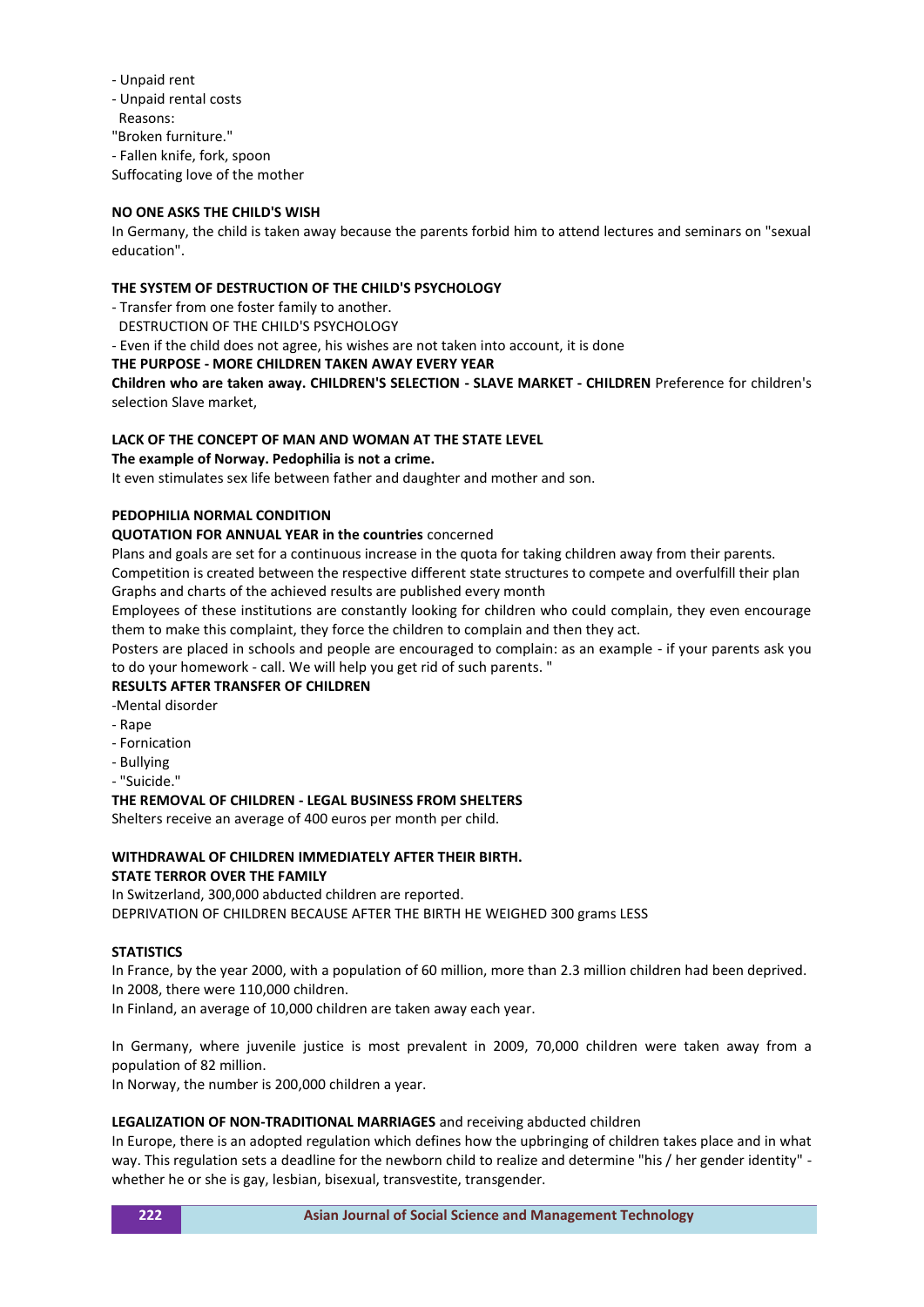# **EUROPE AND THE EUROPEAN COMMISSION IMPOSING 34 TYPES OF SEXUALITY**

#### **GENDER IDENTITY - EUGENETIC TERRORISM AND GENOCIDE**

**STIMULATION OF EMPLOYEES**

**For each child taken away, the employee receives a bonus for destroying the family.**

**As occasions: Phone call from the child, Phone call from a neighbor**

# **The children are handed over to SHELTERS and FOSTER FAMILIES**

### **FINANCIAL COUNTRY**

In Norway, a foster family receives 10,000 kroner a month.

These foster families are given 20 times more money to raise a child than they do

### **LIMITING THE OPPORTUNITY OF PARENTS WHO ARE DEPRIVED OF CHILDREN TO APPEAL THROUGH COURT AND JUDICIAL AND LAW ENFORCEMENT**

Juvenile Justice In Western Europe and the United States, it acts as a state within a state, and unlike the state, it does not have as much power and control over governance as this supposed state.

This is a purposeful plan for a program to change and change the relationship between the state and the family. This is a real manifestation of fascist eugenics. The goal and policy of this country is the destruction of the family as the basic structure of society. And birth control

And then ruin the lives of children taken away from the family, under the pretext of protecting children. All this is under the pretext of protecting children.

There is coercion, pressure, the rights and freedoms of the individual, the right to free choice, the right to choose upbringing 1 the right to inviolability of relations between children and parents

**SALE OF KIDNAPPED CHILDREN** and their sale to international organ traffickers.

**THE SALE** of abducted children and their sale to drug cartels that use them to transfer and sell drugs.

### **PEOPLE AND STRUCTURES WHO DEAL WITH CHILDREN.**

PEOPLE who program a reduction in the birth rate, and the legalization and distribution of drugs, the distribution of contraceptives, freedom of abortion, early sexual education and education, early sexual relations, sexual relations between children and parents, sexual assaults by homosexuals which is considered normal ,

The adoption of homosexual twins to children Protection of child pornography Protection of pedophilia as a normal state of social sexual relations Protection of sexual growths. Dressing children in clothes of the opposite sex for normalcy, Change, replacement, replacement of moral foundations Change, replace, replace the value system

### **PROPAGABLE OF HOMOSEXUALITY, DEGENDARISM AS NORMALITY THE MEDIA, ADMISSION OF THESE ACTIONS AND MANIFESTATIONS Therefore, none of the above is considered WRONG.**

**SEXUAL IDENTITY as** a social action and decision, not based on gender.

Proclamation of sexual identity. Spiritual dimensions of social terrorism

Social terrorism poisons society, changing aesthetic criteria, removing the line between beauty and ugliness, the sublime and the mediocre.

For this form of social terrorism, art is a convenient field of expression.

Preferred areas are fashion and painting, theater sculpture and music

Gay musicians are tolerated. These musicians created new trends after nightmares or other similar conditions. Such creative personalities create completely absurd fashion trends that really have nothing to do with reality,

or with the creative picture of life, or with the creative imagination.

The conciliatory attitude of society is used. society does not dare to really say its opinion and deny what is happening. The reason is the aggressive noise with which spiritual terrorists proclaim and propagate their activities.

The effect of group thinking is used here.

Dangerous to put oneself in the role of a layman if one does not agree with others.

In this way it accumulates and upgrades and multiplies in the public perception, blurring and destroying to the point of extinction the boundary between value and vulgarity, beauty and ugliness.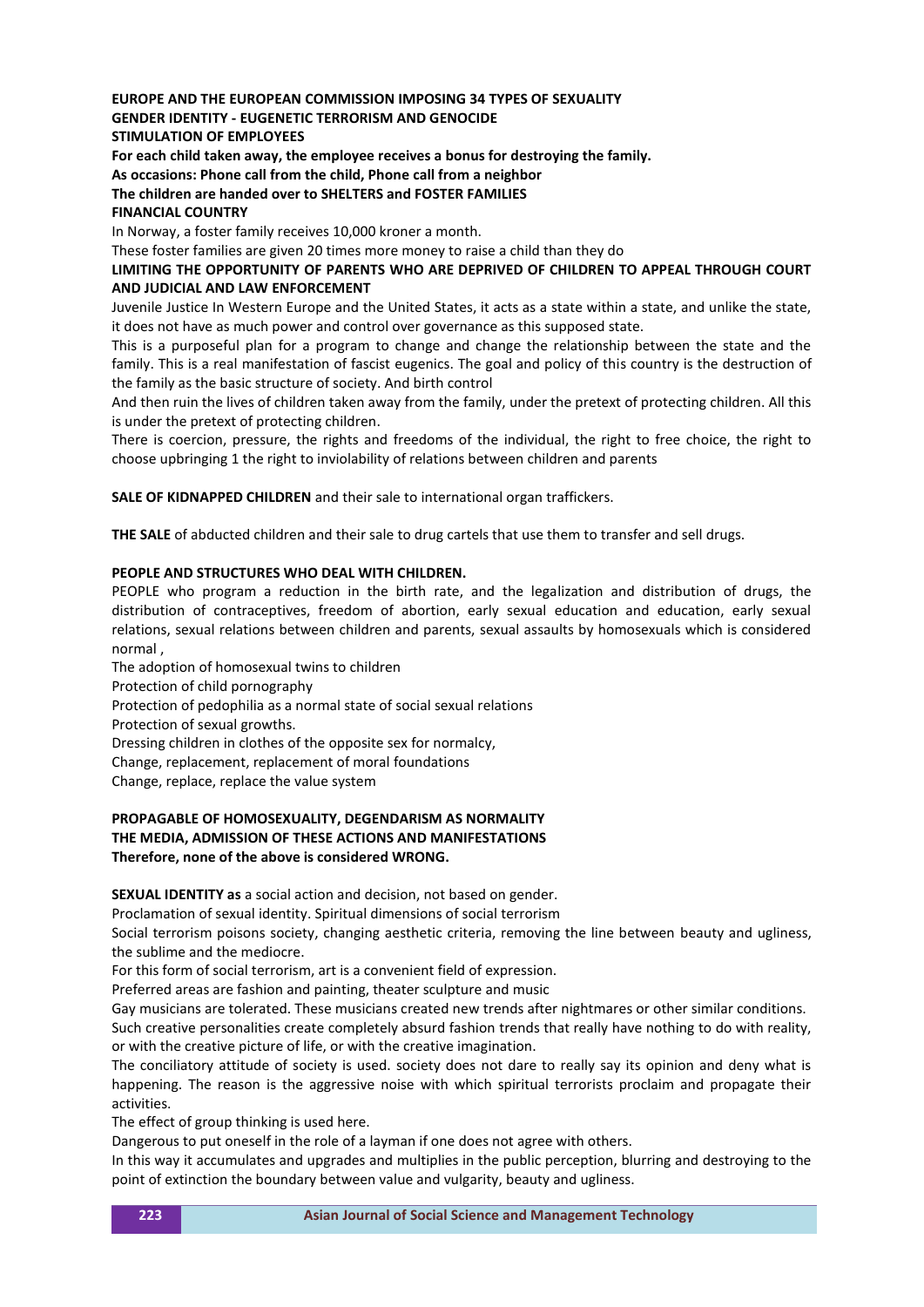This is especially detrimental to the mental well-being of society.

Economic impact of social terrorism.

Opposition of generations in the family

Confrontation of social strata

Opposition of the generations in the community

Opposition of the groups depending on the education of Fr.

Through social terrorism, it has an economic impact on the well-being of society.

This is realized by state and international structures, non-governmental organizations and free associations.

In the field of healthcare: - targeted budgetary restrictions. Reducing the birth rate

Reduce life expectancy increase stress and hence

psychiatric health facilities to get rid of their patients Violence, suicides, murders committed by such persons deprived of health treatment people.

### **PHARMACEUTICALS**

Massive constant terror of society.

The goal is to gain profits strong lobbying direction and direction pharmaceutical corporations enforce an international ban on proven ineffectiveness and drugs, eliminating competitors from the market.

For example, a ban in one country on the production of drugs in order to be produced by corporations in foreign countries in order to make huge profits.

### **PROHIBITION OF NATURAL FORMS OF TREATMENT**

Switching to chemical drugs

Creating dependence of drug circulation on patients.

Once taken, the patient becomes addicted to using only this and continuously this drug. This is with antidepressants.

This is a typical "drug" stocking of patients with specific drugs.

### **THE COSMETIC INDUSTRY**

Pharmaceutical corporations Through the media - the media Advertising is promoted in the media specific drugs or products. At the subconscious level, the constant promotion of these products with mental impact is actually imposed by public terror and such products.

#### **USE OF CHEMOTHERAPY FOR BENEFITS AND REAL AND USELESSNESS**

**USE OF MEDICINES AGAINST HYPERTENSION AND DEPENDENCE DEPENDENCE**

**CREATING DEPENDENCE ON MEDICINES AND NUTRITIONAL SUPPLEMENTS.**

**INTRODUCTION OF FLUORITE IN WATER TO BLOCK THE PITUIZED**

**Continuous development of drugs with addictions.**

**CREATION OF VACCINES that kill and make addictions**

**POISONING the population with chemicals from the air and INFECTION with viruses and other pathogens. IRRADIATION OF THE POPULATION WITH MICROWAVES AND IMPACT ON THE BRAIN AND DUNNING OF** 

# **PEOPLE AND ON HEALTH FROM THERE.**

**DIFFERENT DIFFERENT GENERATIONS**

**OPPOSITION OF INDIVIDUAL SOCIAL LAYERS OF SOCIETY**

#### **OPPOSITION OF CHILDREN**

**Bringing the younger generation together with their parents**

**OPPOSITION OF VARIOUS LEADERS - GRAIN PRODUCERS AND BREEDERS**.

Mothers cannot receive childbirth allowance.

Foster families receive a larger amount from the mother from whom the child was taken.

Opposing your mother and retirees - because retirees need to receive more money, the reduction is sent to mothers.

Opposition of different generations - for Brexit in ENGLAND J. the old people have eaten the madness of the young.

Forms of opposition smokers - non-smokers

It has been scientifically proven that smoke affects non-smokers.

# **TOLERANCE OF MARIJUANA AND DRUGS**

Drug use is even tolerated

The use of marijuana is even tolerated - Legalization of amariuhuana use.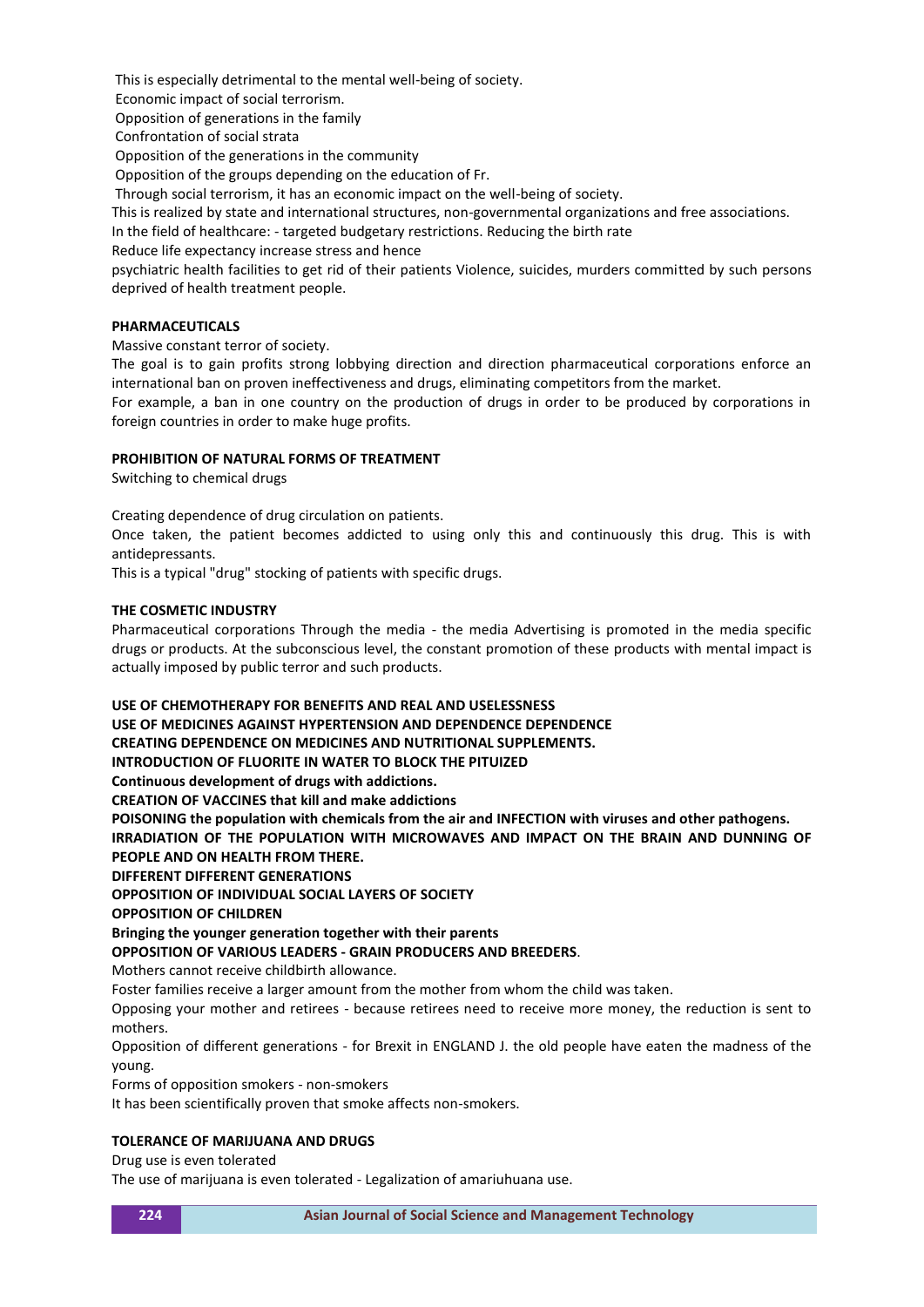That's why e-cigarettes are emerging - which cost more money. tools and use ivm.

The ban on smoking causes the use of anti-smoking drugs - which in turn causes the use of antidepressants. However, a person can give up antidepressants and become addicted for the rest of his life. In this way, the transition to drugs already brings huge profits.

# **STATE SUPPORT FOR MINORITIES IN ALL AREAS - TELK, aid, aid for children - older, aid for electricity, heating and other social assistance, energy assistance, assistance with energy appliances.**

Wrong policies towards minorities.

Instead of social integration, decisions are made that oppose different minorities. The various minorities oppose and oppose the indigenous population by using the social system for their financial and other support with advantageous and with greater advantages.

That is why, for example, the European Commission has allocated 450 million euros for the integration of the gypsy population in Bulgaria, which amounts of money have gone to misuse,

No control is sought for the use of such funds and these funds.

In this way, they enrich politicians and representatives of non-governmental organizations to which they support such minority groups. Laws are not obeyed, different clans of these minority groups are opposed Practically minority groups live on the backs of the rest of the population.

Minority groups are also supported by the state. The money for a foster family from such a minority group is ten times bigger than the money the state has to give to the mother.

Separately, the money that the state gives to large families from such a minority group is so much that parents do not really need to work.

In addition, terror and crimes committed by members of these minority groups are on the rise.

# **THE REFUGEES GENDERS**

### **IN ECONOMY AND ECONOMY**

**Different standards are required for** cucumbers, shape and length of cucumbers, size of tomatoes, for stakes in vineyards,

About how and why they should keep pets

Therefore, how and why animals should be raised are their own production and use of their meat.

About stray and stray dogs and cats

How to raise chickens.

**IMPOSSIBLE ANIMAL EPIDEMICS ARE BEING CREATED** in order to kill them, and thus huge and large producers to set up businesses in these areas and produce - in the first place, the initial humiliation of competition. For the musical needs of the little pigs

To reduce psychological stress on animals.

For happy hens and other types of hens.

Eggs from happy hens. Placing animals in a natural environment

To the dentistry of animals

Imposition of norms for "Ehuman killing of animals".

#### **POLICY OF CHANGING PRIORITIES**

The prevailing directives and regulations impose restrictions and prohibitions on the underdeveloped EU Member States,

**SOCIAL TERRORISM** causes irreparable damage to society

The results of these social measures are not discussed.

### **POPULATION CONTROL**

**Principles of INEQUALITY MANAGEMENT BY REPRESENTATIVES OF FINANCIAL BANK RESOURCE TECHNOLOGICAL MAFIOTIZED MATERIALISM as a form of SOCIAL GENOCIDE**.

Managing inequality through:

- Through laws - taxes, insurance, regulations, benefits, pensions

- Through the pension system

- Through education

- Through healthcare - hospital, health insurance, inpatient and outpatient care, creation of corrupt practices in hospitals, clinics, medical guilds, lack of treatment, non-access to treatment, non-access to medicines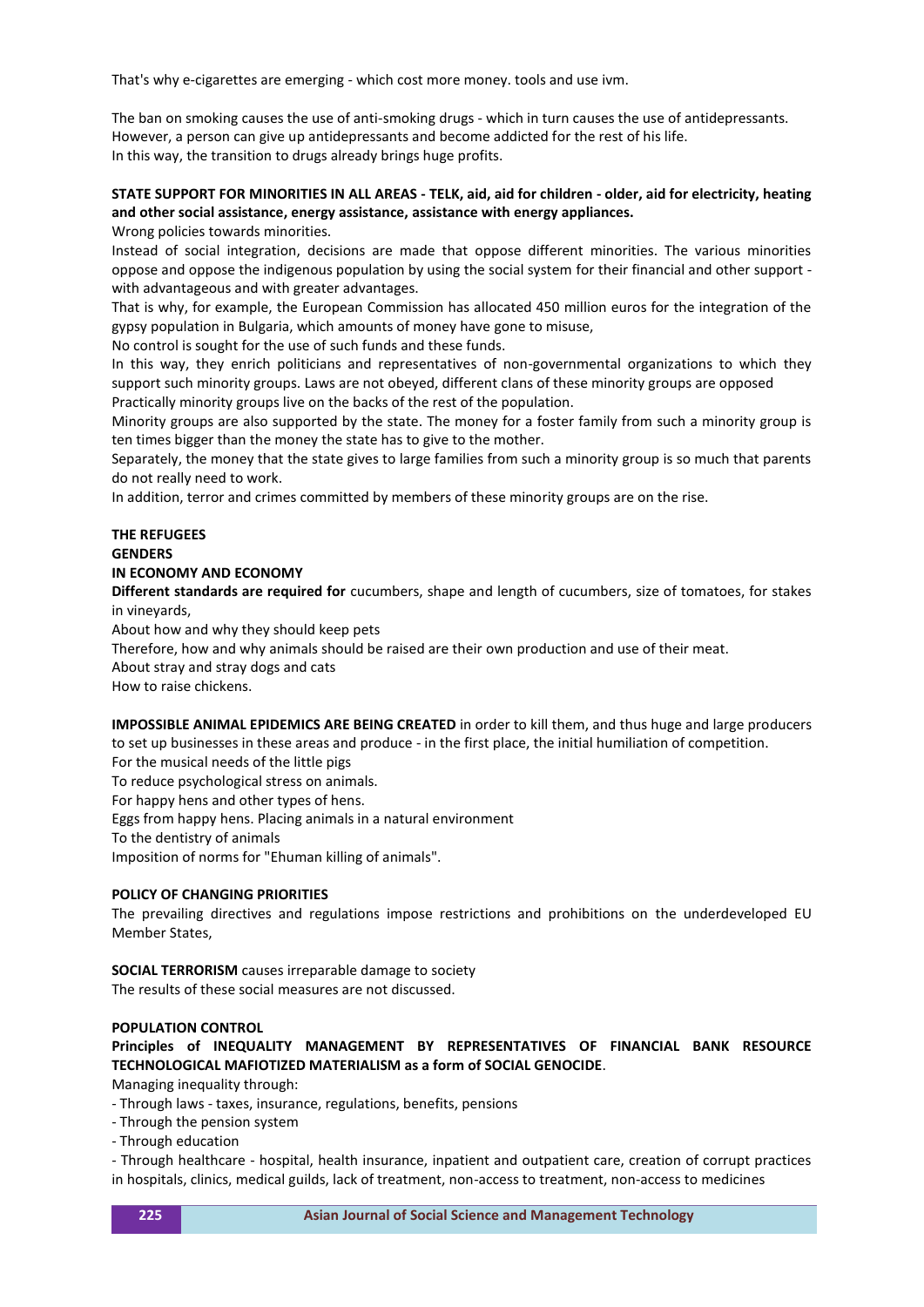- Through pharmaceuticals - the creation of drugs that cause addiction, morbidity,

- through the banking system
- through the financial system
- by generating crises currency, economic, government,
- through the economy
- through the media
- through psychoses, psycho-attacks
- through businesses for the poor
- through business for the rich and the super-rich
- by creating a debt system
- through greater poverty
- by reducing the rent income from rents, capital investments, real estate and others
- Through government policies
- By imposing laws / on the example of the European Commission and the European Union
- By creating corrupt practices at state institutions NRA, police
- By creating a mafia in all state institutions
- By creating a mafia in the judiciary court, prosecutor's office,

"Through wars."

- By lack and limitation of opportunities for realization
- Through wages and the creation of a system of minimum wages for 99% of the population
- By creating a group of poverty and a group of the super-rich
- Through the tax system increase taxes
- By setting a minimum wage and its dependence on GDP and other indicators.
- By supporting foreign direct investment to launder money in the country concerned.
- By providing average incomes that ensure a minimum of human existence without creating other opportunities for realization

-

The only goal is the profit and enslavement of peoples, states, governments, the creation of monopolies.

Participating countries - banks, financial institutions, companies - oil, resources, steel, oil, food, medicine, fuels.

Finance and money determine politics, wars, peace.

#### Purpose:

Control of governments - not only through finances, but also the cultivation of loyal government and state citizens - from universities, secular institutions, clubs, lodges, foundations, which then or become presidents, prime ministers, ministers, heads and important departments .

Control of the security services and mastery of compromising information.

Control of entire countries

Through debt securities control governments, states.

Control of money, their circulation, movement, direction, direction.

Policy control and implemented policies

Press control

Policy control

Control of Masonic lodges

Meaning and purpose of war, military conflict, aggression - profit.

Control and prevention of the introduction of technologies.

Control and prevention of the production of technology and free energy to be used by all peoples and nations. Control of patents that contribute to the development of civilization, not to see the light of day, to be forgotten, not to be used.

Control and liquidation of scientists who have created innovative solutions for the benefit of mankind in science, technology, treatment.

Control and prevention of the production of developments for the treatment of deadly diseases.

Import and export of corruption in a country led to its destabilization.

Import of terrorism.

Export and import of mafia principles in one country

Debt economics, money control. He who controls money controls states, societies, peoples, governments. Possession of the masses, peoples, personalities.

Personality control, with debit, credit cards, mobile phones, mobile applications - continuous control. stta.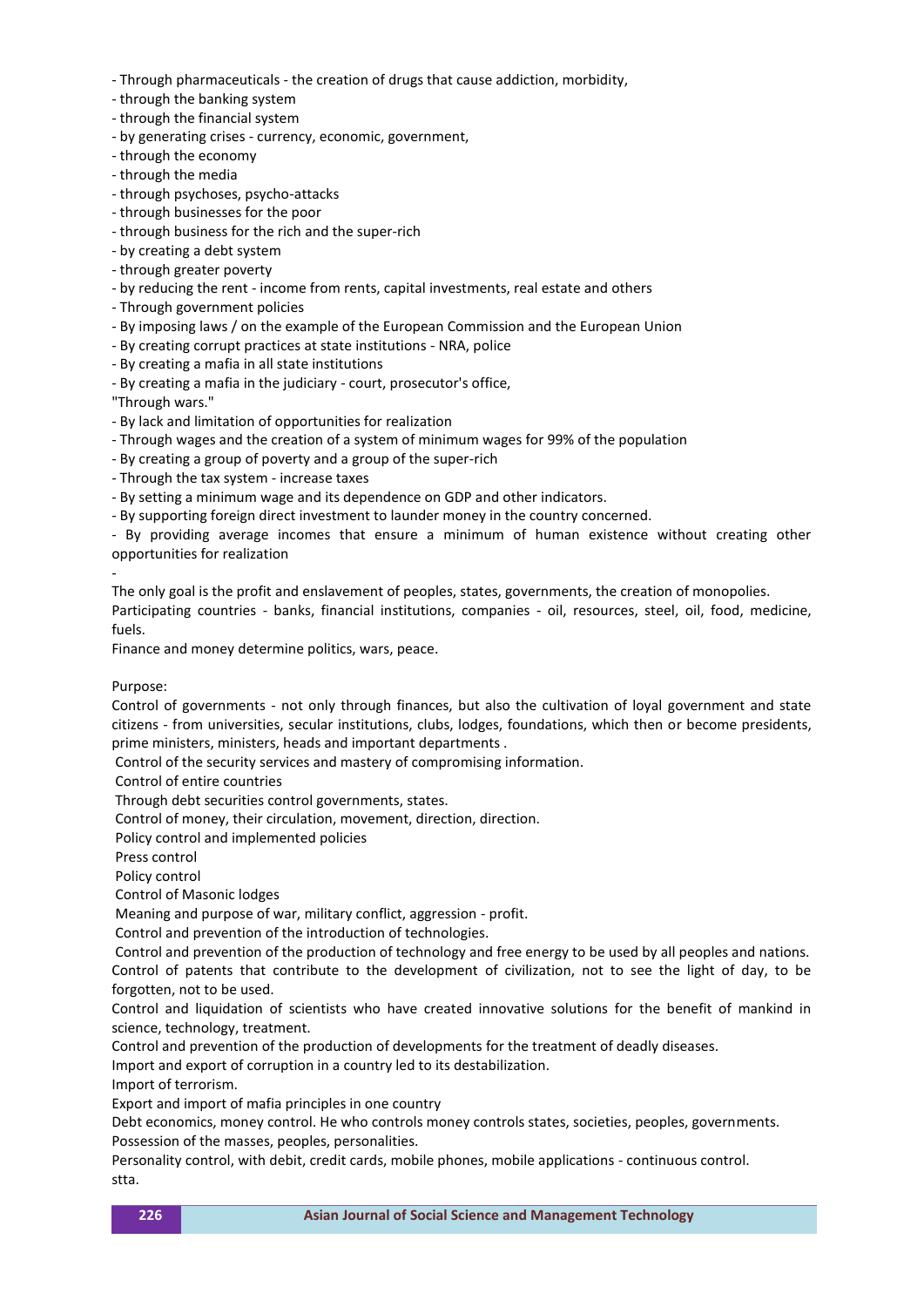Control of civil society through foundations - NGOs in order to replace public opinion, their funding in order to control and manage society.

Possession of not all land resources, oil, gold, silver, uranium and income from them.

Disease management of the population.

Population management through environmental pollution

Technology management, when one technology should be implemented, why not, keep another, disappear. Private repositories of vast treasures.

Generating crises - all kinds, economic, currency, social, refugee, conflicts, wars, political crises. The financial crisis occurs the fastest, the currency crisis occurs instantly, followed by economic crises, Part of the financial crisis and one type of it is the currency crisis. A financial crisis follows. Economic crises always follow. World currency controlled by members.

Crisis generation schemes:

-Concusing wars

-Concluding military conflicts

-Concluding military intervention in a country

- Import and export of corruption, of the mafia,

 -Det withdrawal of money from circulation, immediately creates economic crises. They, in turn, cause enormous damage to entire countries. Accordingly, he receives loans.

-Refugee crisis - caused - creates economic, social, demographic, social, political crises.

-Concluding a financial crisis

-Concluding a currency crisis

-Concluding economic crises

- Causing a political crisis - not always in the last place

- Increasing the deficit in order to support
- World wars are becoming redundant due to the danger of nuclear exchange, so terrorism will be used.

- Managing the population through fear. Instilling fear in the population.

- Creating an antipode through fear, manipulation,
- Creating a machine for intrigue
- Creating a machine for illusory occasions for wars, conflicts, aggression, sabotage,
- -Including inflation and deflation afterwards

 -Creation of an antipode - with the ultimate goal of the Cold War battle - huge profits are generated, huge cash flows,

- Ownership of resources
- The machine of intrigue and compromising and creating false occasions.
- Generating, financing and combating terrorism.

SCHEME FOR ESTABLISHMENT AND MANAGEMENT OF INEQUALITY

CREATING PRODUCTS FOR THE POOR - CREATING EVEN GREATER POVERTY - QUICK LOANS QUICK LOANS WITHOUT SECURITY, CONTRACTS WITHOUT WORKING WITHOUT WORKING

All this will presuppose stress, fear and insecurity in global disasters.

The vent will be gambling, alcohol, drugs - bigger profits, more addiction.

These industries will make huge profits.

Businesses with second-hand, second-hand and second-hand goods will be developed

On the other hand, the state maintains this laughter by increasing taxes, increasing insecurity, in justice, in obtaining justice,

Creation of laws through which the government and their administration can determine their own level of taxes, amount of taxes - profit tax, real estate tax, municipal waste tax, elimination of the opportunity to appeal the incredibly huge tax assessments - illegally determined and way from the apprentices.

The mafia will run the administrative courts - there will be no real possibility of justice.

The goal will be to reduce the middle class, to weaken it, to destroy it, to bleed it, to have no strength to develop, to withstand crises and create competitive products, services. The real investment opportunities for the middle class will disappear, reduce purchasing power.

As a result, the middle class will move to the global poor.

Both the global poor and the middle class will enter the spiral of poverty - the centrifuge - the whirlwind of destruction and slavery. And the debt spiral.

In reality, the middle class will evaporate.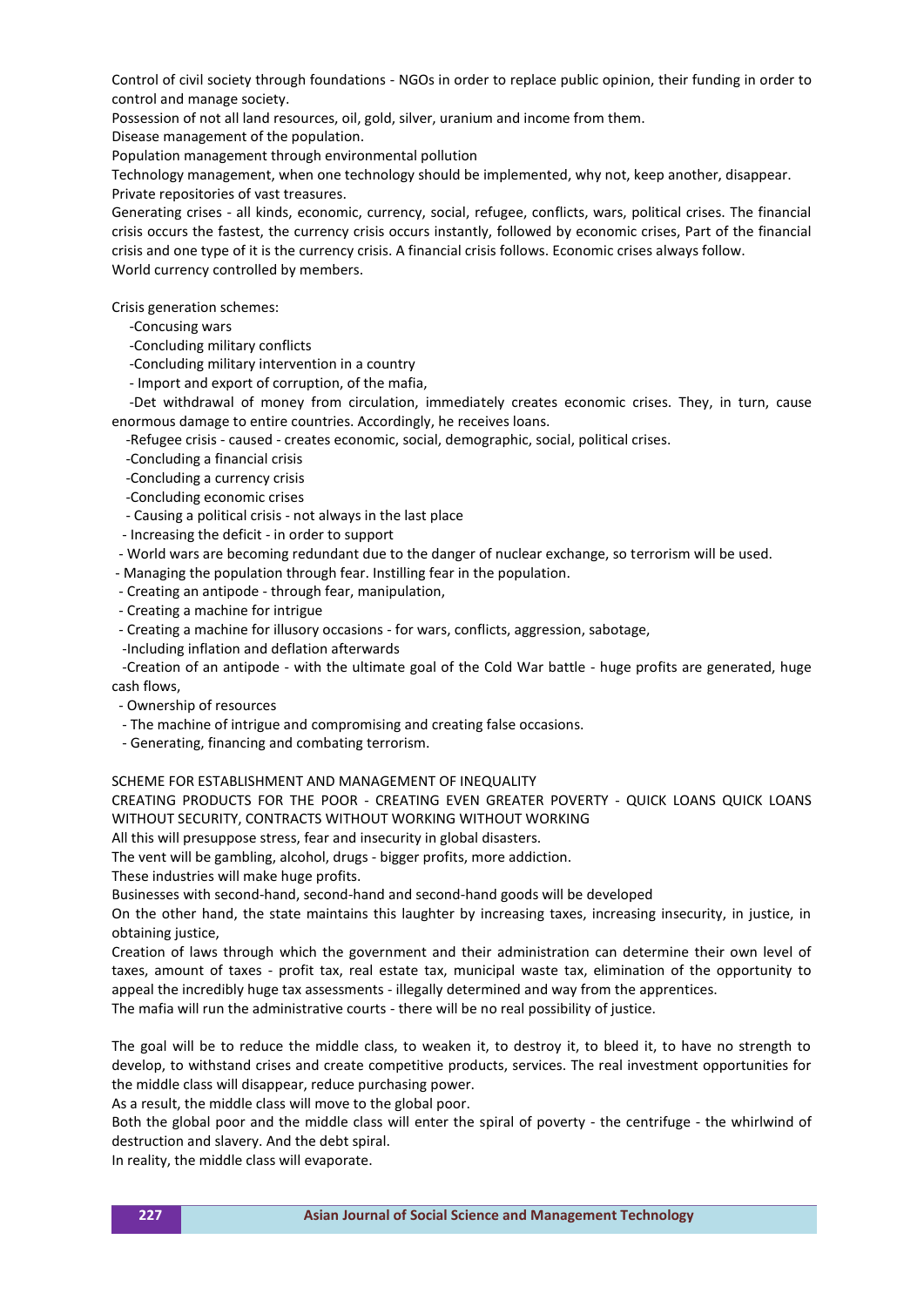The system of lack of money will be covered by fast loans with huge interest rates - with exponentially high interest rates.

Only two types of business are developing - business for the huge rich and business for the global poor. Only for these two layers.

Global inequality as an opportunity for business to deepen and increase.

Creating products and services for the global poor to sell products to increase poverty -

- Quick loans
- Contracts without fixed working hours
- Quick loans
- Loans with huge interest rates
- Follow as a reaction stress, tension which leads to an increase in the business of alcohol, drugs, gambling
- Cheap goods stores
- As a result, pressure on the middle class, which at some point will be forced to disappear.
- The middle class will move to the poor class
- Holidays, new car and more

Generate crises that will cause a stronger and more complete impoverishment of the middle class, as the poor class will multiply.

The institutions that create the division of the strata, the management of this division both for whole countries and in the countries themselves, increasing this division, strengthening the division. IMF, World Bank

Mafia - intensifies inequalities through corruption

The mafia exacerbates inequalities through mafia-style behavior.

Rising cost bubble

They work with a wage from poverty - stratige - insecurity.

The poor die 10 years before the rich.

Social cleansing

Social cleansing and through Islamization

Work in 12-hour shifts with a contract without working hours.

There is a steady increase in costs. Debt inequality is increasing. Debt as a means of increasing division. Through debt can be managed, control the division.

Public procurement is managed only by the companies of the rich, poor and medium-sized companies are pushed out of competitions, tenders, public procurement.

Public procurements are made for specific huge companies so that only they meet the conditions and requirements for participation in the relevant tender, competition and public procurement.

The debt industry is often the means of creating, managing, controlling the division of society.

The financial industry by providing fast loans with high and huge interest rates.

The rich invest in products, industries, business services for the poor.

They practically deepen and thus accelerate division and inequality.

MINIMUM WAGES - a tool for increasing inequality, division of society

MONEY LAUNDERING SCHEMES as a means of division between nations, peoples.

#### **7. Conclusion**

The goal of the New World Order is to create and impose DIGITAL MAFIOSIS with elements of a new Holocaust, genocide and dictatorship from the deep mafia and the global Masonic elite

#### **8. References LITERATURE REVIEW**

- 1. Dobrev, M. (2015) Theory of generating crises, Bulukrain-MM, Sofia, BG
- 2. Dobrev, M. (2016). Is there a mafia in the European Commission and Union?!? 1, Bulukrain-MM Sofia.BG
- 3. Dobrev, M. (2014). Theory of corruption and Theory of the mafia, Bulukrain-MM, Sofia., BG
- 4. Dobrev, M. (2013). Theory if degree of trust, Bulukrain-MM, Sofia, BG.
- 5. Dobrev, M. (2010). Theory and praxuse of the Mafiotismus. Bulukrain-MM. Sofia
- 6. Dobrev, M. (2019) "The mafiotism in the EU, ECommission, E Parliament!?!?! And its protection with Gemany, France, Englans - the mafia in court, prosecutors, government in Bulgaria over ten years !!! The dept of EC and EU of houndret billions USD !!! "Bulukrain-MM. Sofia
- 7. Dobrev. M. (2018) "Theory and practice of Mafiotismus. Finance-banking resource technological mafiadriven Materialism "- Bulukrain-MM, Sofia